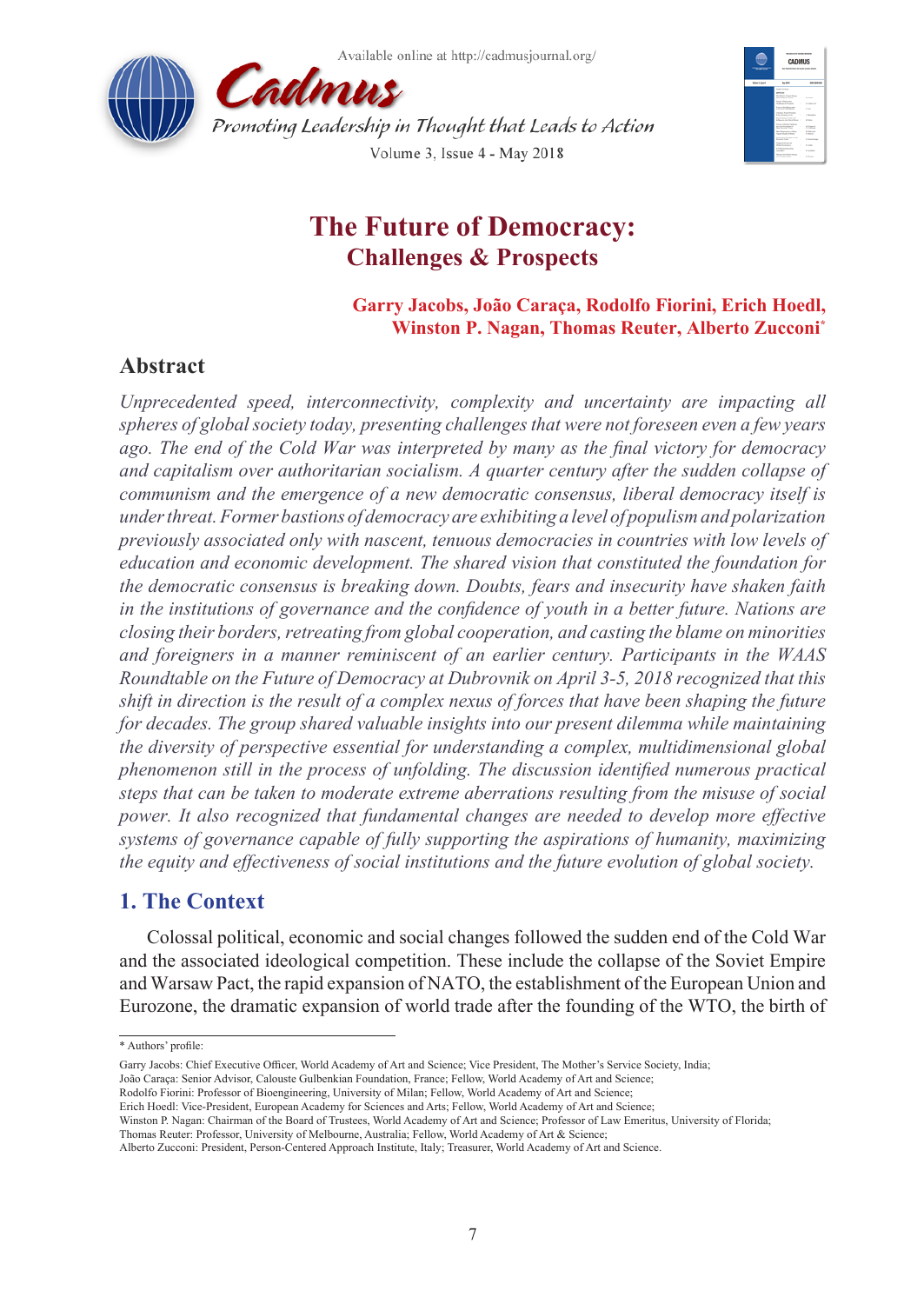the World Wide Web as the first truly global social institution, the rise of global civil society, the globalization of multinational corporations and financial markets, the financialization of economies, the resulting global impact of the 2008 financial crisis, the intensification of multicultural contacts in a shrinking world of intensified cross-border communication and immigration, rising expectations of an increasingly educated young population, accelerated technological development and application threatening existing job security and future job creation, rising levels of economic inequality and concentration of wealth, increasing influence of money and economy on national policy and international relations, the recent emergence of China and India as economic powerhouses, the recent proliferation of nuclear powers and reliance on nuclear weapons reversing the dramatic breakthrough in nuclear arms control in the early 1990s. These changes are themselves both the causes and results of rapid and radical change.

This remarkable confluence of diverse factors has shaken conventional theories and beliefs, generated widespread confusion, and raised fundamental questions about the future of humanity. Concerns about the future have not reached this intensity since the end of World War II led to the founding of the UN and the Bretton Woods institutions. In combination, they signal disillusionment with the prevailing intellectual paradigm that has dominated global thought for the past few decades, but without clearly signaling the characteristics of the new paradigm that is yet to emerge and replace it. As in the past, one result has been a reversion to earlier dogmas and discredited doctrines in search of greater certainty. Competitive and aggressive nationalism, isolationism, mutual suspicion and xenophobia are rearing their heads. Prevailing philosophies, institutions and policies have been discredited. But a new shared vision of pathways to a more peaceful, prosperous and sustainable human community has yet to emerge.

The end of the Cold War was viewed by many as the unilateral defeat of authoritarian communism and the final supremacy of liberal democratic capitalism. Few perceived that the victory was to be so short-lived. For in their extreme forms, these two ideologies were mutually reinforcing. The threat of global communism was a factor that kept advocates of western capitalist democracies aware of the need to maintain its legitimacy by ensuring that its citizens were wealthier and enjoyed greater liberty than those in competing communist countries. Each extolled values and social realities that the other ignored. In the aftermath of WWII, European thinkers concerned by the ominous threat of fascism and communism founded the Mont Pelerin Society to extol economic liberalism as the ultimate safeguard and antidote to authoritarianism. They acted on the premise that so long as the acquisition and possession of property are free and unrestrained, human freedom will be preserved. Ironically, today unbridled economic liberalism has become a principal threat to liberal democracy. Dismantling the constraints previously imposed by social democratic policies to shield Western Europe and North America from the lure of communism, a more aggressive form of neoliberalism emerged to tear down the fetters that protected the economic rights of the working class and freed corporations to wholeheartedly pursue shareholder value, unmindful of the essential responsibility of business to serve the wider interests of the whole society.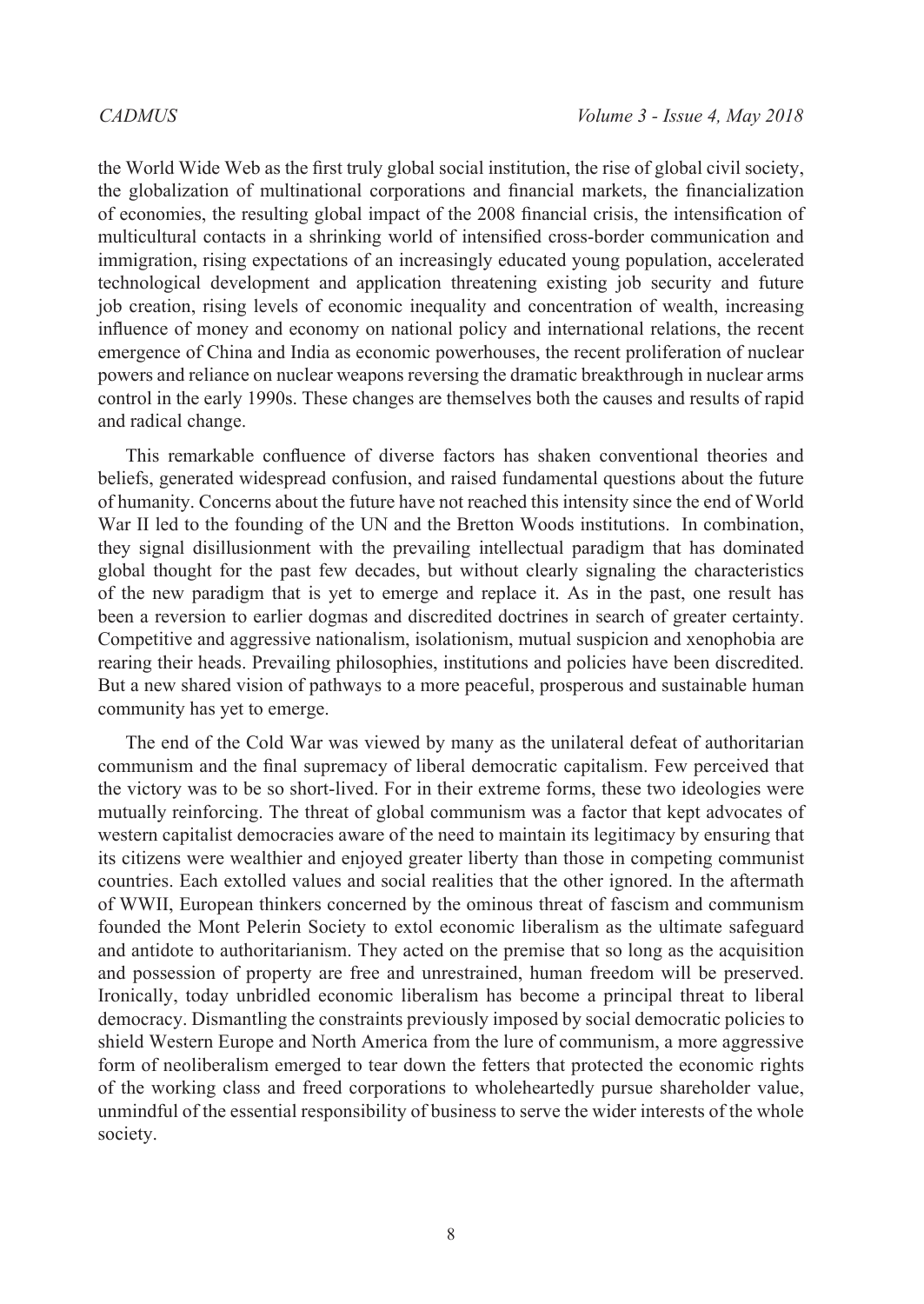Globalization added fuel to the fire of market fundamentalism. Freed from the constraints imposed by nation-states, stateless multinational corporations took refuge in offshore tax havens and compelled nations to compete with one another for investment, jobs and foreign exchange earnings. The surplus profits accruing to the wealthy multiplied global financial assets from a mere \$12 trillion in 1980 to in excess of \$150 trillion by 2015. A small and declining percentage of this accumulated capital is being reinvested in the real economy to create jobs and meet human needs. The remainder is circling the globe in search of speculative returns giving rise to a Global Casino.

This complex array of disparate facts is an expression of a nexus of powerful forces compelling us to rethink and reshape our conception of the future. The changes impacting the world today are impacting on every existing social institution. Democracy too is inevitably influenced and modified, both positively and negatively, by the advent and action of every further development of social force or power resulting from developments of technology and social organization, law and human rights, science and education, travel and transport, communication and media, entertainment and enjoyment.

### **2. Future Prospects**

Answers to the current dilemma lie in the future, not in the past. The lines of future social development are being drawn by irresistible evolutionary forces working behind the confusion and disillusionment generated by recent events. The future is on a fractal trajectory to increasing affirmation of fundamental human rights for all—political, economic and social—that can be traced back for centuries, in spite of frequent detours and reversals. Current and emerging challenges present humanity with the inevitable necessity of developing more effective institutions for global governance. The democratic revolution launched in the late 18th century and aided by successive technological revolutions continues to press inexorably for devolution of greater freedom of choice and authority to communities and individuals.

The demands of rapid social evolution fuel global demand for universal access to more and better quality education. At the same time they make evident that education as practiced today is part of the problem. A different type education is needed that shifts the focus from traditional silo-based academic disciplines to multi and transdisciplinary perspectives and focus on development of independent thinking, values, character, social skills and life-long learning—essential prerequisites to prepare youth for the complexities of the future. The untold ravages caused by humanity's propensity to subordinate itself to the inventions and instruments it creates for its advancement compel us to consider impacts in advance and, to impose where appropriate rational constraints on the application of technology, use of money and power of economy. Self-mastery of these creative powers is essential for promoting human welfare and future well-being.

Underlying all these forces is the inexorable march toward universal human values. Values are not merely pious intentions, utopian ideals or political slogans. They represent the quintessence of the collective wisdom of humanity regarding the essential conditions for continuous and sustainable human accomplishment, welfare and well-being. Technologies,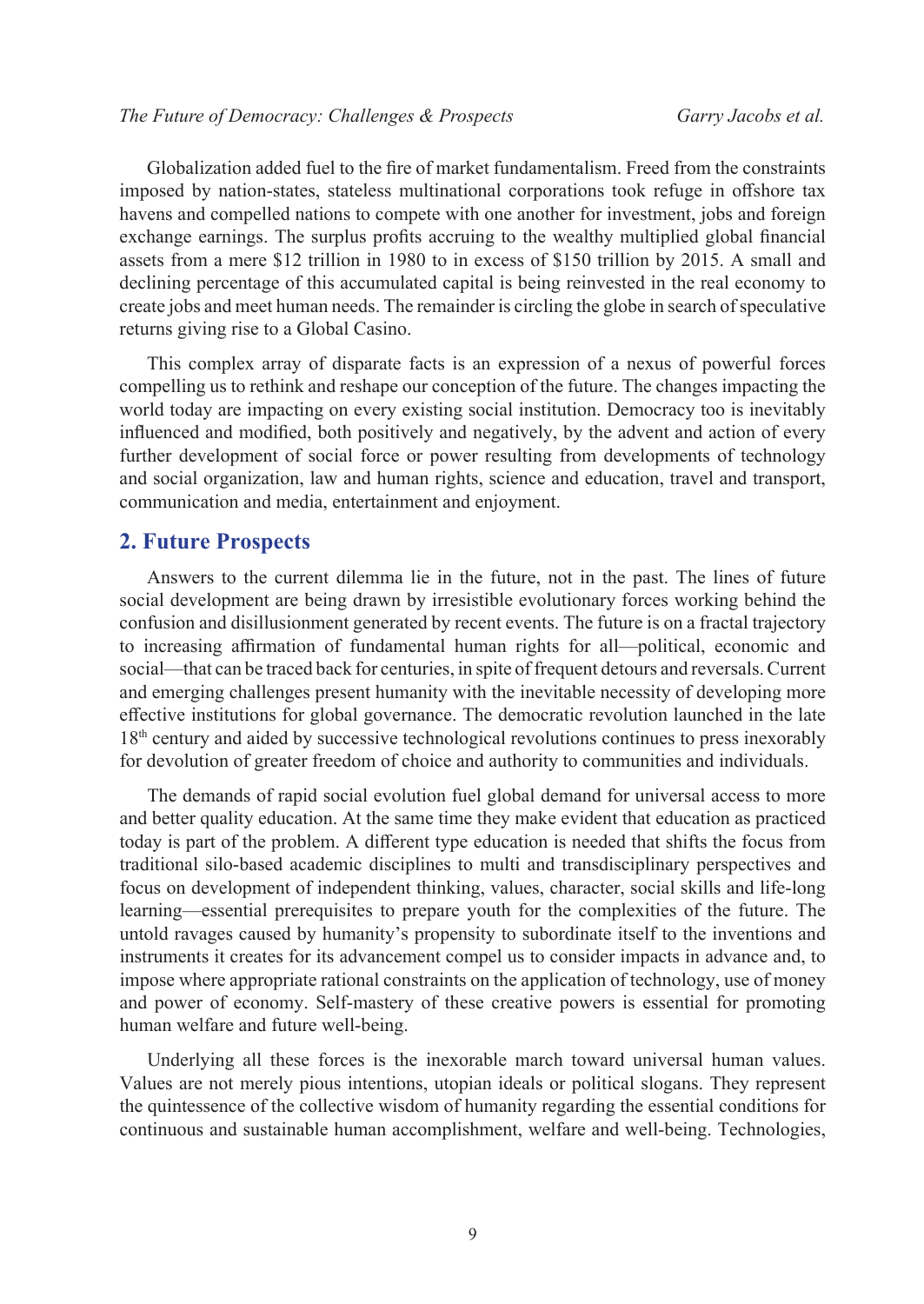institutions and life styles may change almost beyond recognition over centuries but the evolution of values stays on course, regardless of the duration and intensity of temporary reversals. It is true that the USA had to fight a catastrophic and nearly fatal Civil War in order to affirm the values of freedom and equality enshrined in the Declaration of Independence and Bill of Rights. But it is also true that the movement toward the abolition of slavery and recognition of human rights began centuries earlier and was sweeping the world even at the time civil war was raging in America on the pretext of preserving a barbarous form of extreme inequality. Atavisms may die hard, but they die all the same. The battle for women's rights playing out today in the workplace and parliamentary elections had its origins two centuries ago and will persist until all relics of discrimination are abolished. So, both the historical record and developments in the  $21<sup>st</sup>$  century strongly support the conclusion that the full gamut of political, social and economic rights embodied in the Universal Declaration of Human Rights, the constitutions of nations, and by implication in the 17 Sustainable Development Goals recently affirmed by 200 nations of the world will continue to press for full legitimacy and realization.

The challenges confronting humanity compel us to accelerate progress along these and other lines of social evolution, rather than retreat to flawed ideas and failed strategies of the past. Practical solutions do exist to many of the deficiencies presently undermining democratic practices today. Proven remedies are available for curtailing or even eliminating the direct role of money in electoral politics, increasing transparency of campaign financing, closing the revolving door of influence connecting business and government, reducing electoral fraud, increasing transparency, devolving decision-making to the local level, raising people's participation, redirecting financial capital from speculation to meet real economic needs and create new jobs, making politicians more accountable to the electorate for truthfulness in word and faithful implementation of the policies for which they are elected.

Even if all these proven remedies could be fully implemented, fundamental flaws will persist due to the inherent inadequacies of the present system that we call 'democratic', but which has always favored some elites and special interests over the welfare of the majority. The stresses resulting from globalization, rapid technological development and rising levels of economic power will not be resolved until a new consensus arises concerning a new, more inclusive, human-centered paradigm better suited to promote the welfare and well-being of all humanity. It is the responsibility of thinking humanity to direct our attention beyond shortterm incremental panaceas to frame the outlines and content of that new social consensus.

#### **3. Social Power, Accomplishment and Evolution**

At the root of all these complex interconnected evolutionary developments lie the algorithms of Social Power. All power is the result of a social process through which human beings develop ever more organized, complex and integrated relationships with one another. Power has always determined the course of human history. The military power of Alexander the Great and Napoleonic France, the economic power unleashed by the first agrarian revolution in the Levant 10,000 years ago and the First Industrial Revolution in Europe during the  $19<sup>th</sup>$  century, the unparalleled organizational capacities of ancient Rome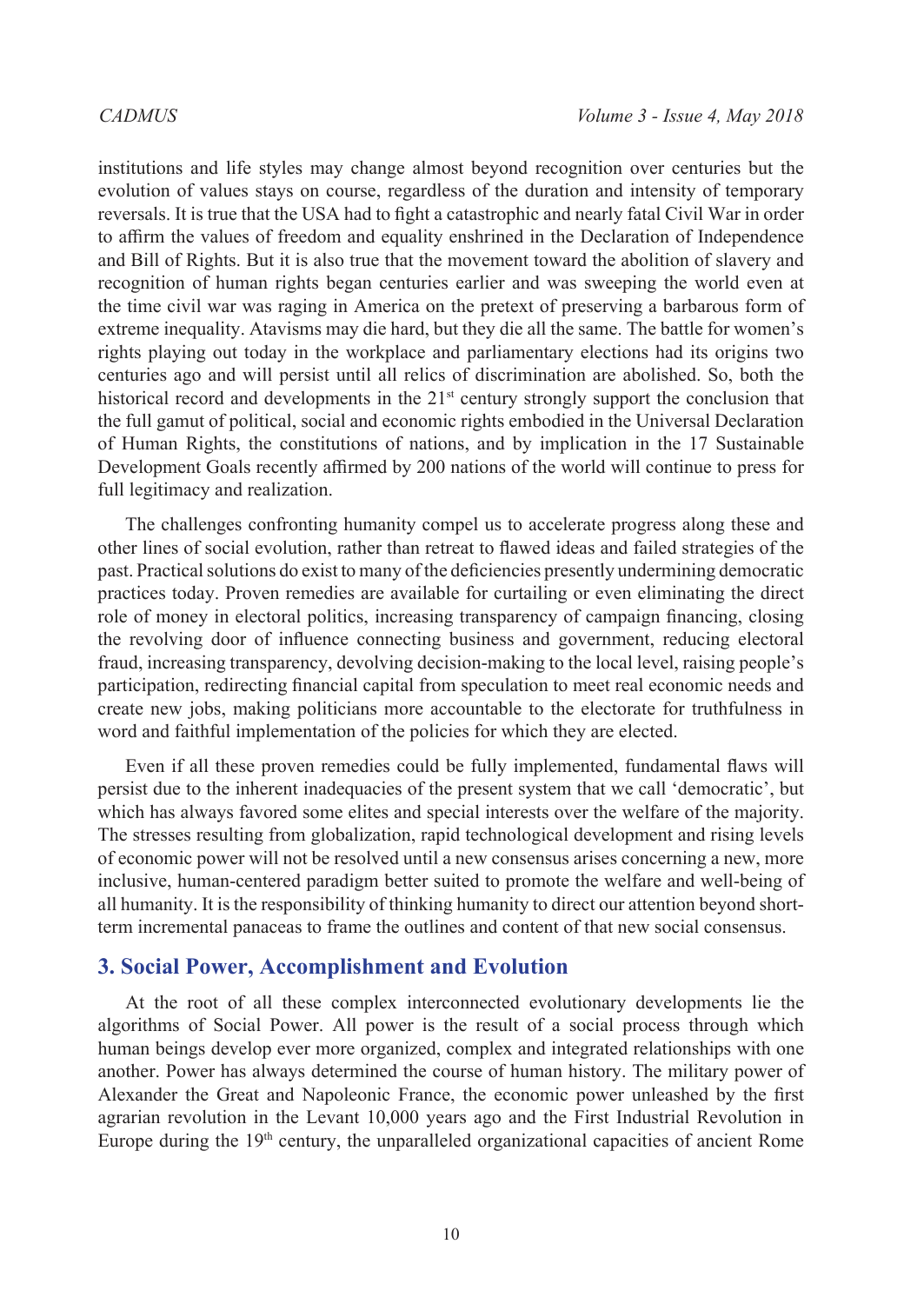and China or the modern British Empire, the power of rapidly accelerating communication and transportation technologies which characterize the Information Age and the nascent  $4<sup>th</sup>$ Industrial Revolution, the power of knowledge and the scientific culture of critical thinking that have multiplied exponentially since the Reformation and the Enlightenment, the power of universal education and health care, and the unprecedented political power unleashed by democratic forms of governance over the last half century—all these represent interconnected and interdependent dimensions of social power. For we mean by this term the power that issues from constructive human relations. This capacity of the society for mutually beneficial cooperation exponentially enhances the power available to individuals and the social groups to which they belong to accomplish whatever goals they aspire for. For all power is power for accomplishment and all forms of power contribute to the overall capacity of individuals and social groups to accomplish the goals they set for themselves.

*"The greater the distribution of all forms of social power to the population at large, the greater the overall power of the society for accomplishment, development and sustainability."*

Democracy is a political system designed to more widely distribute all forms of social power through increasing individual freedom of thought and action, greater equality of access and opportunity, greater knowledge and choice. Diffusion of power reduces or prevents the concentration of power in the hands of a few. Active participation of the population in its own self-government by exercise of the popular will, either directly or through representatives, is the means adopted to broaden the distribution of power. Peace, the right of self-determination, physical security and economic welfare are its fundamental pillars. Political power is inseparable from economic power, since the survival and development of any society depends on its capacity to continuously enhance its capacity for production, distribution and individual welfare. Therefore, the right to property, access to education and right to enjoyment are fundamental. Laws protecting private property, the invention of double-entry bookkeeping, the printing press, newspaper, education, steam engine, railways, telegraph, telephone, automobile, radio, television, antibiotics, airplane, modern science, tourism, access to information, mobile phone and internet have simultaneously enhanced the overall power of society and the wider distribution of power to its individual members.

Never before has human society possessed so much power for good or for evil. Never before has power been so widely distributed among the people and nations of the world. At the same time never before have so few possessed such a vastly unequal proportion of humanity's total capacity for accomplishment. The history of humanity traces the continuous discovery and development of new and greater forms of social power. So too, it traces the irresistible and inevitable tendency of individuals and groups to seek to garner and direct that power for their own personal benefit and domination over the rest, resulting in an endless series of power struggles, mutually destructive wars, violent revolutions and peaceful evolutionary transitions.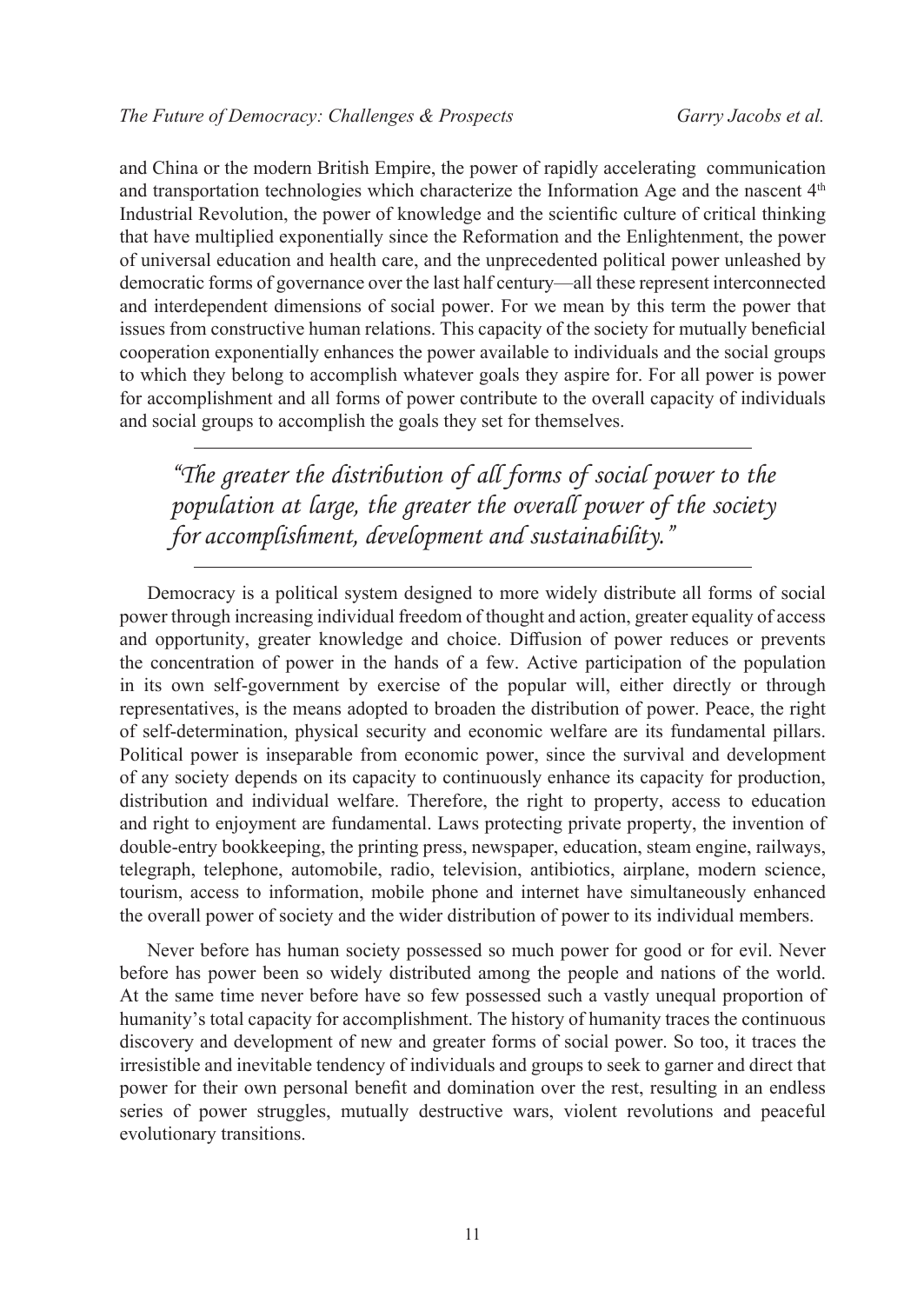But history also clearly reveals behind all the struggles, victories and retreats one irrefutable fact. The greater the distribution of all forms of social power to the population at large, the greater the overall power of the society for accomplishment, development and sustainability. The power of any language for communication is limited by the size of the population that knows it. The power of education is limited by the number of people who possess it. The utility of telephone and internet are a function of the number of people who have access to them—the greater the number, the greater their value. So too, the power of money is a function of the extent to which it is distributed to all. A nation of super rich elites is still impoverished in the measure it has citizens who lack basic necessities and economic security. None can be fully secure until all are. A world of nuclear superpowers spurs the rise of acts of terrorism by individuals who have nothing to lose because they possess nothing. War between nations only ceased in Europe when nations could no longer afford the catastrophic destruction wrought by warfare. Napoleon discovered that a nation of free citizens willing to fight to preserve their freedom was infinitely more powerful than an army of mercenaries. Hitler vastly underestimated the power of England to resist invasion because he failed to realize the measure of its citizens' determination to preserve their freedom.

*" Though all forms of social power are fundamental to human life and interconvertible, the power for self-governance stands out as absolutely critical to the effectiveness of human society—local, national and global."*

For the first time in history, humanity now possesses more than sufficient power to meet the basic needs and fulfill the higher aspirations of all human beings. Yet today we confront a paradox of unprecedented capacity for accomplishment coexisting side by side with persistent hunger, poverty, insecurity, unmet needs and existential threats. For all our remarkable achievements, something fundamental seems to be lacking. For all our power, humanity finds itself powerless to manage, regulate and master the multitude of powers it has created and developed.

In our quest to understand, explain and address this flawed equation between the potential capacities humanity has collectively developed and the actual achievements it collectively enjoys, we find ourselves continuously brought back to the issue of governance. Though all forms of social power are fundamental to human life and interconvertible, the power for self-governance stands out as absolutely critical to the effectiveness of human society local, national and global. Political power guided by universal human values is the leaven for effectively combining and kneading together all the others into a vibrant living organism.

Just two decades ago it appeared that we were nearing mastery of this most elusive and intractable form of social power—the power of governance. After centuries of experimentation with military rule, feudalism, theocracy, aristocracy, monarchy, colonialism, imperialism, communism, fascism and other varieties of authoritarianism,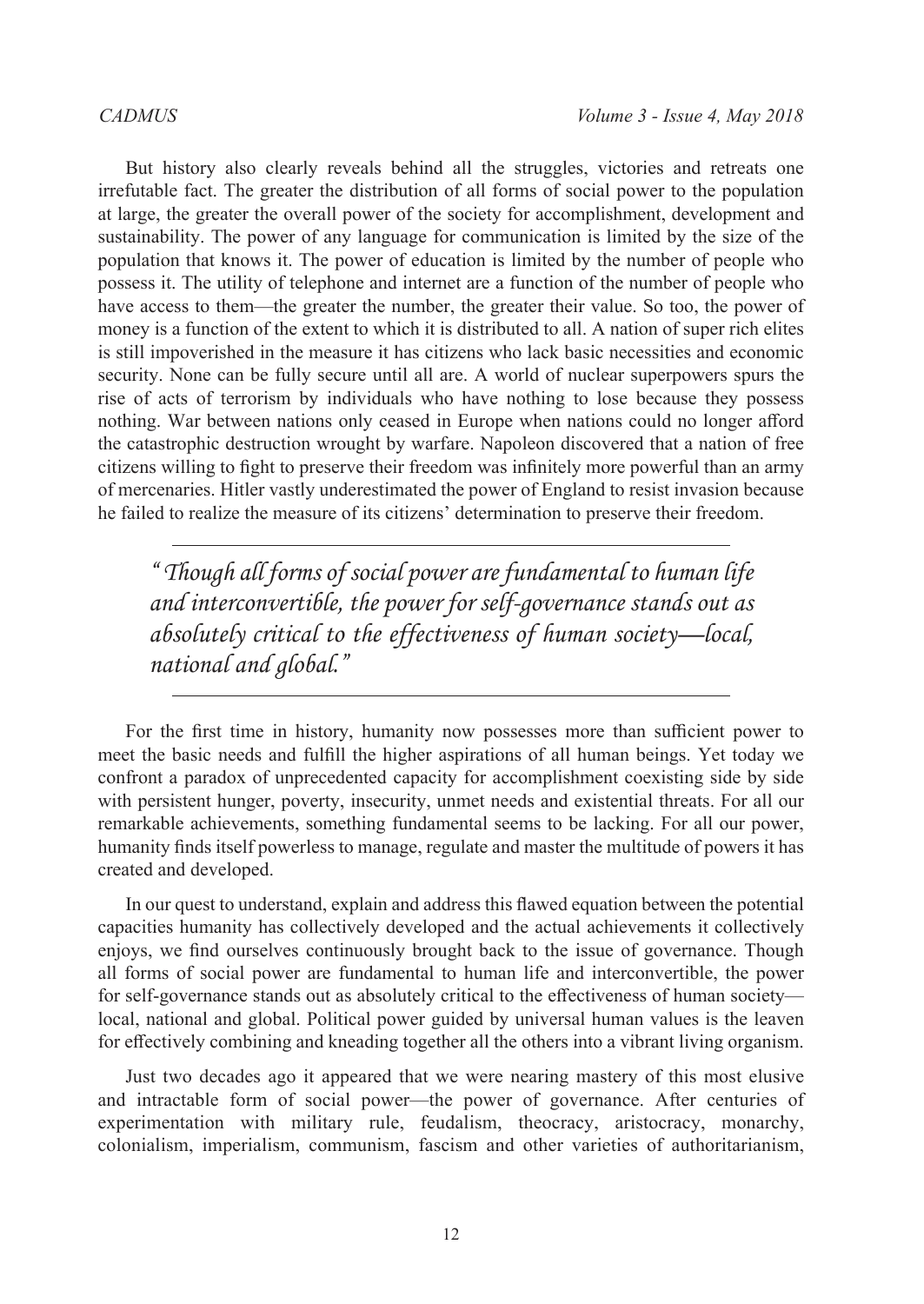consensus seemed to be emerging that democracy represents the best solution, however imperfect, to the challenges of self-governance and world-governance and to the full development and harnessing of the power of human society to promote individual and collective security, welfare, and well-being.

*"The very notion that the maximum welfare of all could be achieved by a system in which each individual seeks to maximize their own individual self-interest regardless of its impact on others is about as rational as the assumption of efficient market theory that each individual makes rational decisions in pursuit of their own economic self-interest."*

Recent developments already referred to cast a shadow on that elusive or illusory goal. Today we view democracy—even in the liberal bastions in which it seemed so deeply entrenched and invincible—as not only incomplete and imperfect, but even at risk and in peril. Nations which whole-heartedly embraced the principles of liberal democracy as panacea for all social ills are now retreating from that conviction and commitment. Nations which preached the virtues of democracy to the world and spread its seeds far and wide seem to be losing faith and commitment to their own political heritage. Populism and polarization are replacing a unifying identity and shared values. Respect for democratic values, culture and institutions is being tarnished and slandered by vulgar speech, blatant disregard for truth, gross manipulation of the powers of law and government to serve the interests of elites, subordination of political power to money, plutocracy and state capture, rampant assertion of tyranny by minorities and majorities proclaiming electoral victory as a license to pursue narrow parochial agendas rather than the will of the collective.<sup>[1](#page-24-0)</sup>

Does all this herald the decline of a once perfect but now deteriorating system? Or does it signal that we are approaching the point where democracy itself must evolve, as economy and every other aspect of society has evolved, to reflect the emerging values and harness the emerging powers of society in the  $21<sup>st</sup>$  century? Like the crisis that overwhelmed authoritarianism a quarter century ago and colonial imperialism a half century earlier, is the crisis of democracy a sign of decline or an invitation and call for further advance? Is democracy an imperfect work in progress or an aging and soon to be obsolete stage in the evolution of something else?

### **4. Institutions and Culture**

In retrospect, it is clear that our use and abuse of the term democracy are nothing new. Only now we are more sensitive and conscious of the hypocrisy that has always cloaked the rule by privileged elites and special interest groups by terms such as government by and for the people, peoples' democracy, and what not. After all, the very proclamation of freedom and equality embodied in the Declaration of Independence two centuries ago was for a long time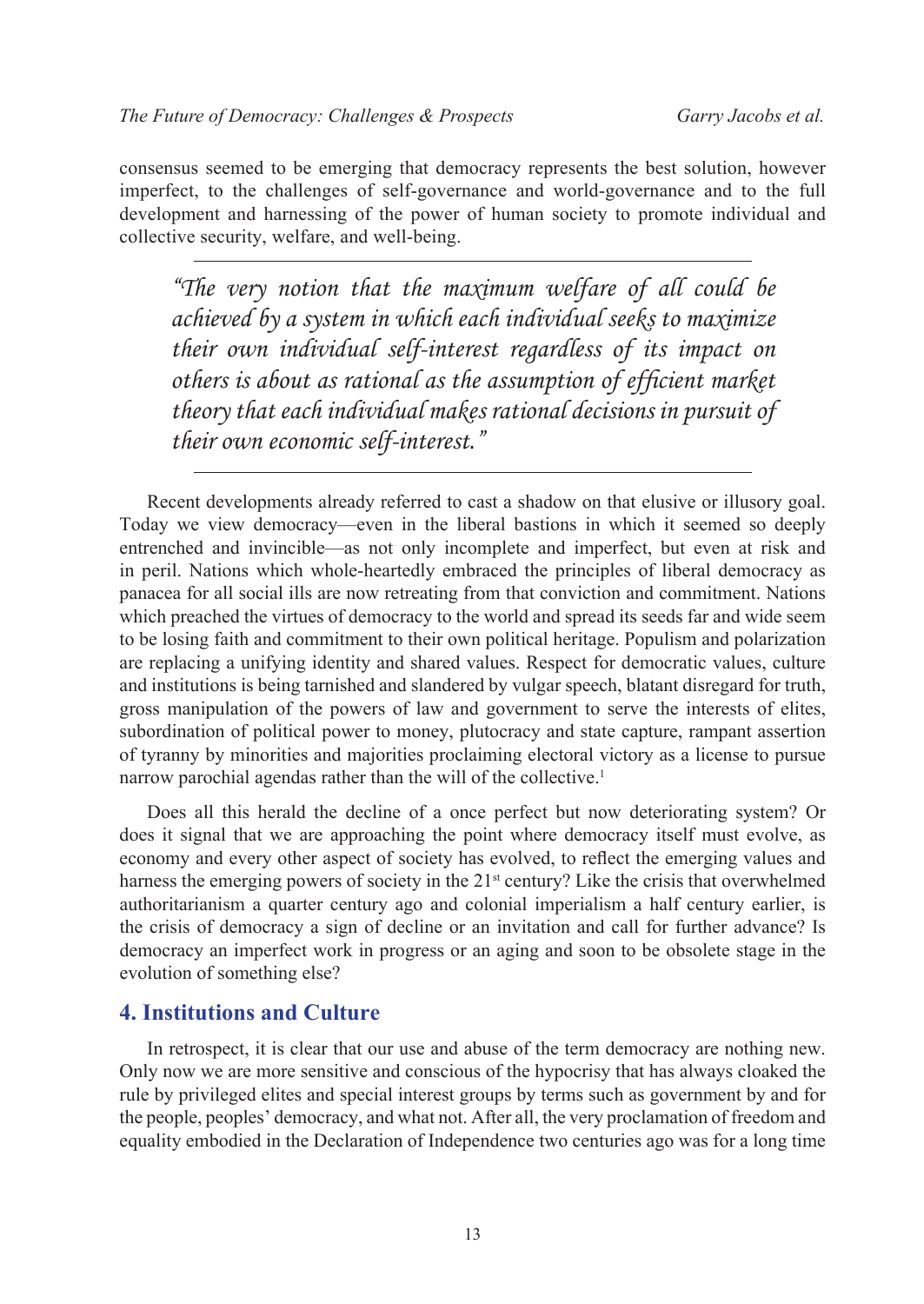thereafter applied in practice only to white males with landed property. So, to speak of the demise of democracy is as inadequate as it is to speak of its perfection. It was never more than an elusive ideal to aspire for and seek to approach ever more closely, never a realized fact.

*"The accelerating speed of change, increasing complexity and growing uncertainty regarding the future in recent times present fertile soil for populism to seed and sprout luxuriant but pernicious weeds of discontent."*

The very notion that the maximum welfare of all could be achieved by a system in which each individual seeks to maximize their own individual self-interest regardless of its impact on others is about as rational as the assumption of efficient market theory that each individual makes rational decisions in pursuit of their own economic self-interest. The constitutional constraints imposed on individual freedom by protection for the rights of other individuals and for the rights of the collective are distorted by polarizing populism into a competitive battle to see whose claim to rights will gain a temporary upper hand. But the selfishness of all may be no more rational or virtuous than the selfishness of a single monarch or autocrat, especially when that all is merely the all of a single class, community, race, religious group, nation or group of nations. It is simply more balanced and constrained in its expression by countervailing forces. Is this really the best we can do?

Many of the problems associated with the practice of democracy have arisen from a misconception of what it actually is. As Francis Fukuyama reminds us, modern democracy evolved in combination with two other social institutions—the nation state and rule of law, the capacity to preserve secure national boundaries and the capacity to regulate activities within those boundaries according to impersonal principles and administrative processes.<sup>[2](#page-24-1)</sup> Democracy flourished in the past only under conditions where populations were able to exercise the freedom for self-determinism and the effective power for self-governance. Efforts to introduce or impose democratic forms of government on populations which had not yet developed the capacity for self-defense, self-governance and rule of law have always been doomed to failure or a very long period of gestation until these two other conditions could be met.

Moreover, the very notion of democracy as a particular variety of political institutions and political processes which include a constitution, popular election of leaders, checks and balances on legislative and executive power, an independent judiciary and a free press is flawed because it is incomplete. These represent only the hardware or objective aspect of democracy. As Fareed Zakaria pointed out, these institutions are themselves the product and external trappings of an underlying subjective dimension—a liberal democratic culture founded on commitment to the inalienable rights and value of the individual and a unifying national identity founded on those rights and values—regardless of how diverse and heterogeneous that population may be. A culture of liberalism has always been the software of tolerance and inclusiveness, the spring of energy and the foundation of strength on which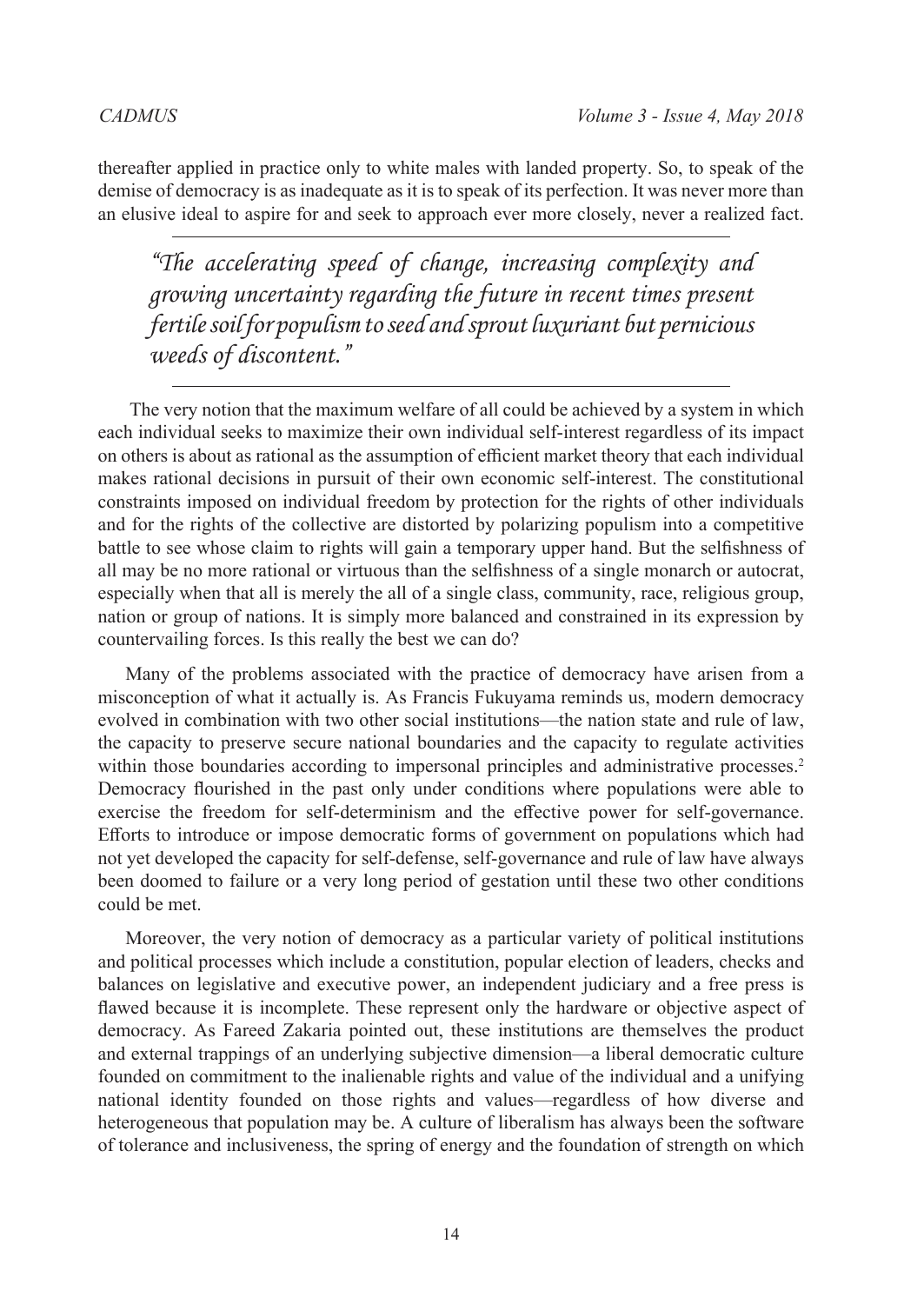the institutions of democratic governance developed and depended for their effectiveness. Only in the measure that the population accepts these values can democracy take root and thrive. No mechanism can take their place. Efforts to transfer or impose democracy on populations which had not previously developed or accepted its cultural basis have always been doomed to failure.

The inseparability of political institutions and social culture is increasingly apparent, not only in the reversion of nascent democracies to authoritarianism but also in the degeneration of democratic practices in the former bastions of freedom. For both the hardware and the software, the institutions and culture, are vulnerable to attack and deterioration. Like all forms of organization, institutions tend to become rigid and ossified over time. The very act of organizing any activity imposes constraints on its plasticity and its future development. Like any other structure, a rule once made tends to ignore exceptions and resist modification. Authority once given seeks to preserve its power. Organizational efficiency inevitably degenerates into habitual repetition and inflexibility. But what is true of the hardware of democracy can also be true of its software. Culture too is a form of organization—subtle and psychological—which tends to become attached to forms appropriate to the age in which it develops. The spontaneity of spiritual experience becomes ossified as religious doctrine and orthodox ritualistic practices, the insight of inspiring new ideas becomes codified and entrenched as dogma, and the idealistic values enshrined in word and symbol are negated by literal interpretation and rigid application. The right to bear arms enshrined in the US Bill of Rights was intended to protect a nascent population of American colonists against foreign or domestic oppression by military forces, at a time when arms referred to flintlock muskets with an effective range of 100 meters capable of firing one round per minute. Today it is being applied to justify the possession of automatic weapons that can fire 600 to 1000 rounds per minute with an effective range that is 5 to 10 times greater. Thus, a symbol of individual freedom has been transformed into an ominous threat to public safety. In a similar manner, the doctrine of nuclear deterrence has been transformed into a doctrine of mutually assured destruction, giving new life to the nuclear arms race 30 years after the end of the Cold War.

Life evolves and every living thing must either evolve with it, die and disappear, or become an anachronism and roadblock to further evolutionary advance. Much of what we revere as democracy today is an ossified relic that has lost its utility. Nowhere is this more apparent than in the field of economics, where money and property command the inalienable freedom and protection originally intended to protect human beings. Today corporations in America have the legal right to influence elections, regardless of whether they are owned by American citizens or foreign states, regardless of whether they seek to promote the welfare of their employees and society or to maximize the gains of their shareholders at the expense of all others. Today the freedom of speech intended to promote protection of the individual from oppression by a foreign or tyrannical government has degenerated into the freedom of political leaders to lie and slander, insinuate and obfuscate, incite to anger and hatred the very people it was intended to protect. Political and social culture is as essential to the operations of democracy as the institutions designed to protect universal human values. That culture too must evolve with the times or risk degenerating into cancer.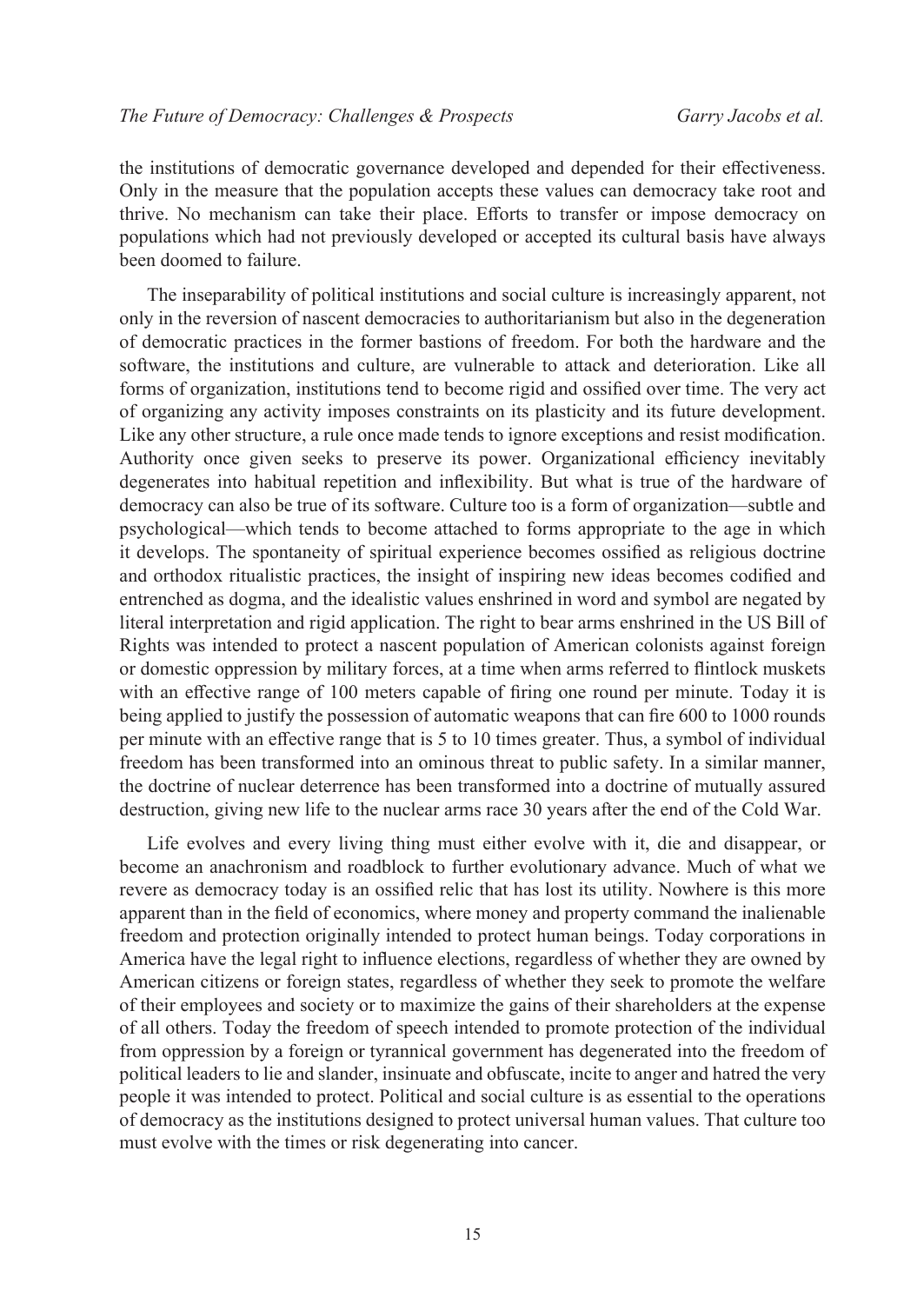## **5. Populism and Pluralism**

One of the greatest threats to democracy today issues from the resurgence of populism. Populism is a social-psychological phenomenon that undermines the pluralism on which democracy depends. The right of the people to struggle against entrenched powers and privileged elites was once regarded as a sign of democratic vibrancy. Today populist appeals are being applied as a divisive force to generate confusion, prevent intelligent debate, fuel disharmony, polarize heterogeneous populations, weaken social cohesion, obscure a shared vision and undermine the sense of unity and common identity on which nation-states are founded.

*"The control of the media by authoritarian governments, the take-over of the press by oligarchs, infiltration of social networks by disruptive foreign influences, and conscious misuse of media as an instrument for falsification by political parties cannot be easily remedied, as long as the public is willing to be misled."*

A culture of free inquiry, questioning and critical thinking is central to democracy and the wider distribution of social power. Trust in democratic leadership and institutions is founded on that freedom. Effective human relationships are associated with the promotion of the human and professional, scientific, artistic and spiritual potentialities. Populism undermines the trust generated by constructive human relations and tends to replace these qualities with simplistic slogans, cloistered virtues, empty platitudes, suspicion and incriminations.<sup>[3](#page-24-2),[4](#page-24-3)</sup> These divisive trends are further aggravated and intensified by the conscious falsification of electoral promises by populist candidates and the misrepresentation of facts by biased mainstream media outlets and surrogate purveyors of fake news. They constitute as much a violation of the principles of free speech as efforts of central authorities to suppress public expression.

Rising expectations are a powerful instrument for social development. They release the energy of the population for new endeavors and higher forms of accomplishment. But in times when social expectations rise far faster and higher than the opportunities to fulfill them, they can result in increasing levels of frustration, discontent and disillusionment that readily respond to populist appeals. So too, rising levels of uncertainty and insecurity regarding the future increase the appeal and susceptibility of populist slogans and remedies. Resentment toward the privileges of entrenched elites, hostility toward identifiable groups as scapegoats, groundless accusations and conspiracy theories find a receptive and responsive audience. Assigning blame to others for the people's failures or sufferings has been the path to leadership followed by many a demagogue.

The accelerating speed of change, increasing complexity and growing uncertainty regarding the future in recent times present fertile soil for populism to seed and sprout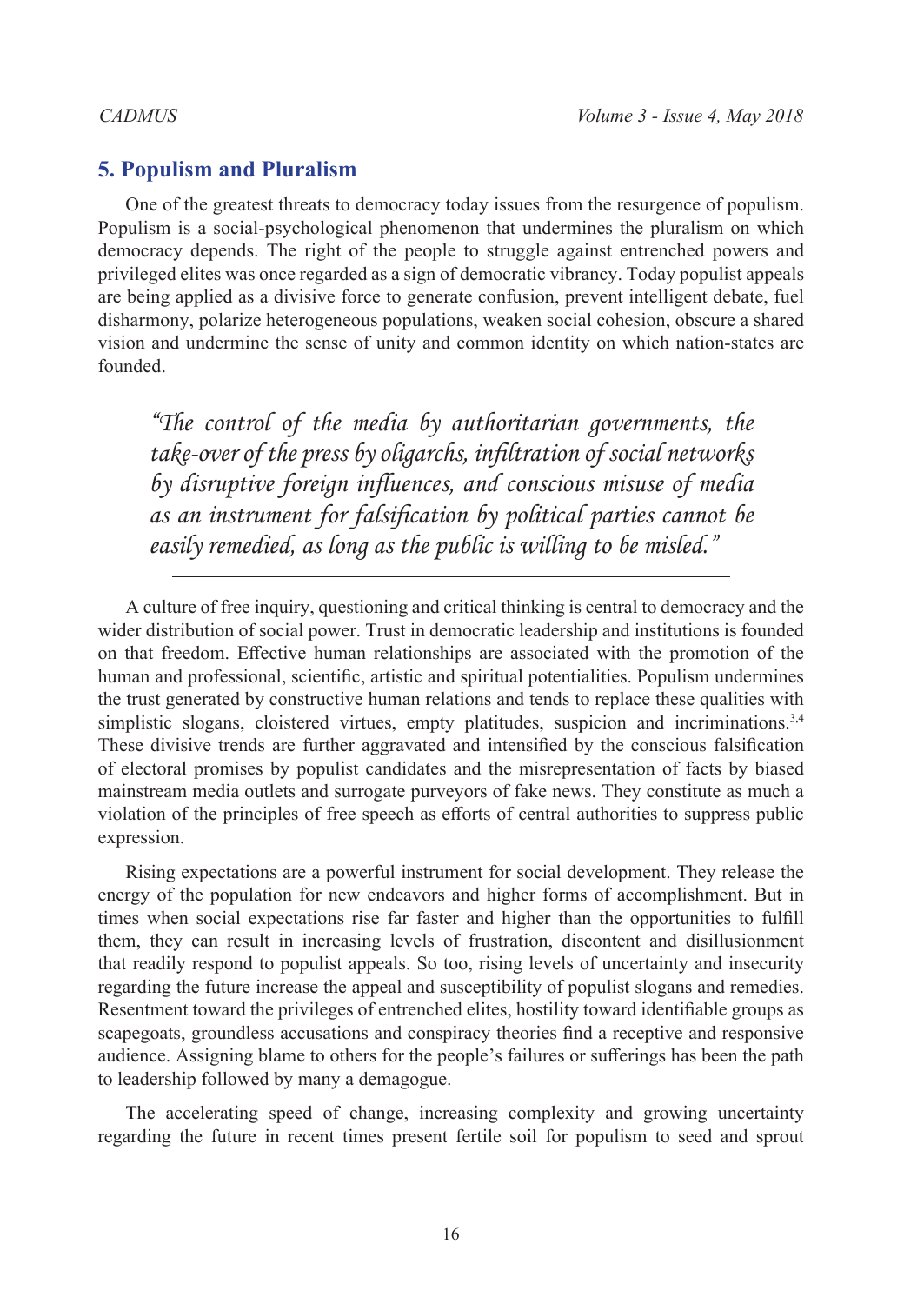luxuriant but pernicious weeds of discontent. The dramatic changes since 1990 referred to earlier have added fuel to populist tendencies. The anticipated impact of the  $4<sup>th</sup>$  industrial revolution on employment and job security has aggravated fears of unemployment and a future without sufficient work opportunities for the next generation of youth everywhere. The shift of entire industries overseas, the change to new energy sources, the suffering generated by the 2008 financial crisis, the shift of economic power to Asia, concern regarding a military resurgent Russia and more assertive China, reports of rising inequality and the increasingly global competition and the flood of immigrants entering Europe from the Levant have all become additional fuel for a pernicious form of populism.

Populism exists in every democracy in the form of fringe movements led by those who are excluded, disillusioned or opposed to the established order. But so long as mainstream society remains wedded to a central vision, its impact will remain minimal or can prepare the ground for constructive future developments, as the anti-establishment youth protests of the 1960s in support of the environmental movement, women's liberation and equal rights for African-Americans paved the way for mainstream evolutionary changes in subsequent decades. But populism can also become a tool wielded by seasoned politicians to undermine pluralism. Here the objective is not social progress but rather opposition to it by entrenched interests. Like the Fascist appeal of anti-Semitism in pre-war Germany, the gun lobby in the USA and anti-immigrant fervor in Europe are efforts intended to divide the population in order to carve out a section of adherents for political support, based on spurious or selfinterested motives opposed to the welfare of the nation and the well-being of the entire population. The turmoil and confusion resulting from such movements dissolve the bonds of inclusiveness, tolerance, cooperation and shared vision on which societies depend for their integrity and future development.

There are no sure short-term remedies to the threat of populism. The control of the media by authoritarian governments, the take-over of the press by oligarchs, infiltration of social networks by disruptive foreign influences, and conscious misuse of media as an instrument for falsification by political parties cannot be easily remedied, as long as the public is willing to be misled. Imposition of stricter regulation of electoral campaigns can moderate the tendency toward extremism. It is ironic that American law strictly prohibits and punishes perjury under oath in the courtroom, while permitting candidates for the highest political offices in the country to make wild accusations and false promises without any accountability under law. Laws regarding election conduct exist, but are rarely enforced. The right to free speech becomes a shield that undermines the very power of free speech by obfuscating truth with an impenetrable barrier of conscious falsehood and confusion. Rising levels of general education can shield the more educated from susceptibility to its more extreme forms. But recent events in Europe and North America show that education alone or in its present form may not offer sufficient protection.

The only assured protection against populism is neither unlimited free speech, rigorous enforcement of electoral conduct nor universal education. Resistance and immunity to populism in democracy can only be achieved by building truly inclusive and equitable societies in which rights and social power are extended universally. Without addressing the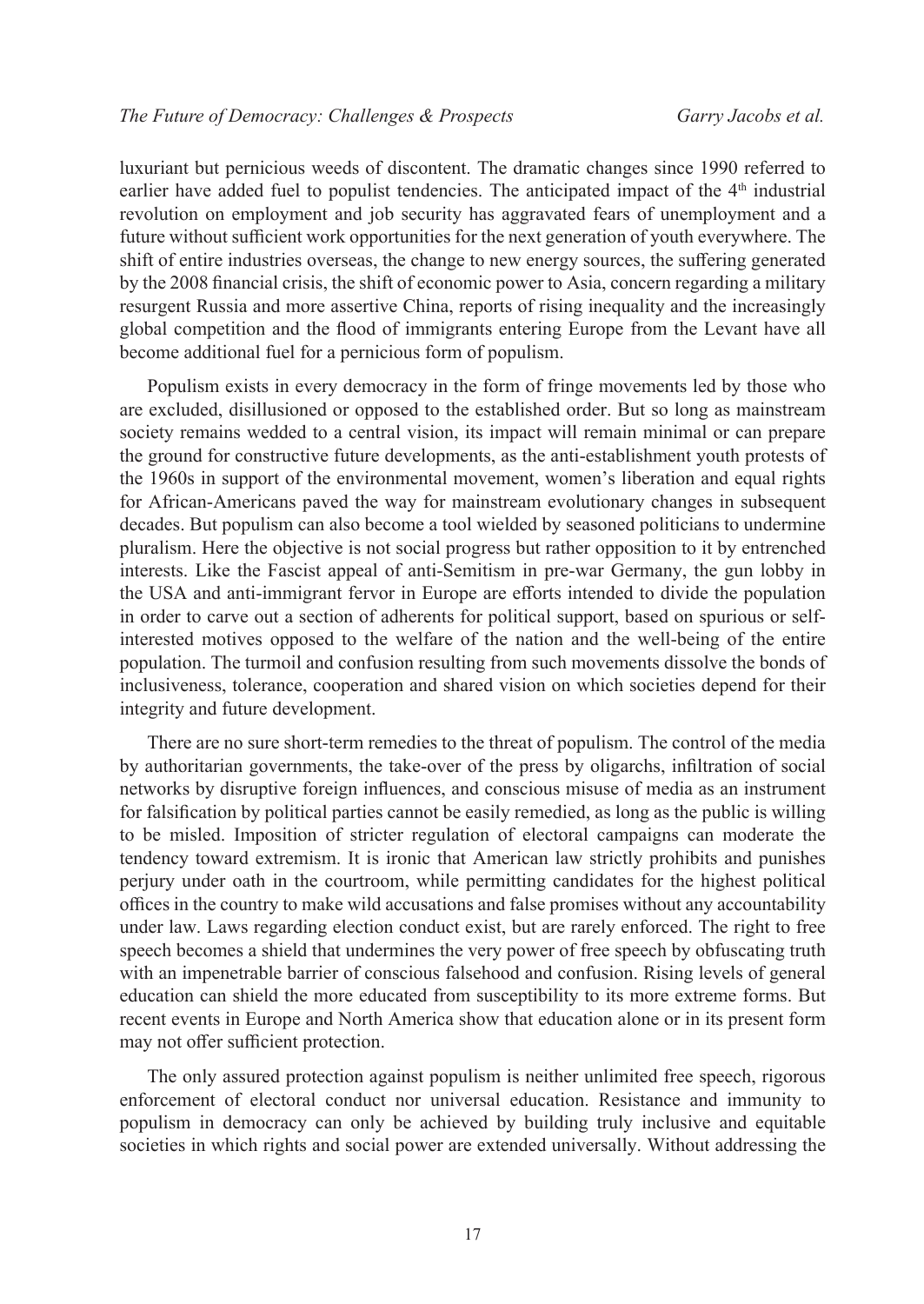underlying causes of populism—economic insecurity and social inequality—populist calls will always find both powerful sponsors and willing audience.

*"A century after their discovery, Relativity Theory and Quantum Mechanics are still searching for an integrating principle that may necessitate a complete reformulation of our fundamental view of reality."*

## **6. Towards Integration**

Those who seek simple institutional solutions are bound to be disappointed and bewildered by the complexity of the issues. But viewing recent developments in an evolutionary perspective we realize that the current confusion and turmoil signify the possibility and opportunity for transformation of the still imperfect algorithms of governance. Much of the difficulty we confront in understanding and remedying current problems arises from the fragmented conceptual system imposed on our perception of social reality due in part to the fragmentation of the social sciences. The arbitrary division of society into separate, independent fields of activity and theories of knowledge at a time of unprecedented interconnectivity, convergence and complexity is deeply flawed, as is the artificial division of the human organism into separate and distinct physiological systems. However theoretically convenient for study and practically useful for treatment of some types of disorders, the reductionist view of the organic unity of the human body and society represents a gross distortion of reality. There is no such thing as a metabolic system separate and distinct from the respiratory, circulatory, nervous, muscular, lymphatic and skeletal systems on which it depends for its functioning and with which it is inseparably integrated. It may be useful for treating some specialized diseases, so long as the practitioner never loses sight of the distortion it imposes on our view of reality. But it does not present us with an integrated organic understanding of human health as a positive property of the organism, any more than knowledge of warfare offers a knowledge of the full conditions and best strategies for promotion of lasting peace in society. And when we add to physiology the impact of conscious and subconscious psychological factors, external social conditions, and environmental factors on health, the limitations of disciplinary reductionism become even more apparent.

Disciplinary fragmentation and reductionism have their limits. This is even more blatantly apparent in the social sciences than in the natural where conceptual and disciplinary integration is far more advanced. Today it seems difficult to comprehend how prevailing mainstream economic theories could have for so long excluded the interaction and interdependence between environmental and economic factors on human welfare and wellbeing, until the consequences of that intellectual exclusiveness threaten to wreak havoc on the entire economic, social and ecological system of the planet. The separation of the social sciences into specialized disciplines is a convenient and effective means of exploring the intricacies and infinitesimal details of human behavior, just as the microscope enables us to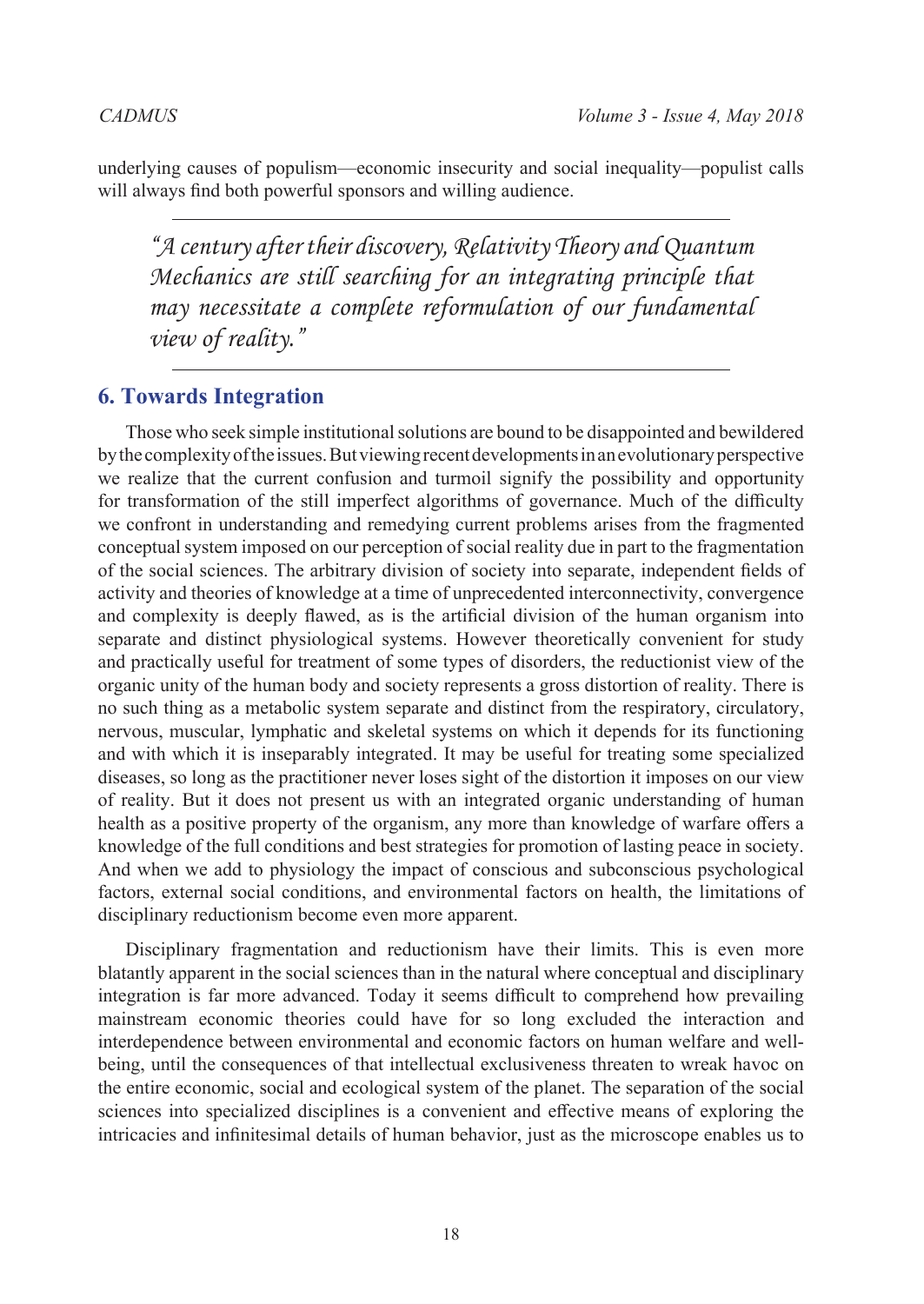zoom in to discover hidden structures and processes imperceptible to the human eye. But to mistake the microscopic view as ultimate reality is no more truer than to ignore it—for the behavior of a subatomic particle, atom, molecule, cell, organ and physiological system only becomes fully intelligible when viewed in the wider context and fully integrated with the macrolevel functioning of the whole organism, social collectives and the environments in which these microlevel functions exist. True knowledge must be an integral knowledge of the infinite whole, not merely a piecemeal, patchwork glimpse of many of its fascinating infinitesimal component parts. Microscopy is incomplete without telescopy. A geocentric view of the universe which sees the sun circling the earth may serve a practical and even a religious utility, but it will always be subject to limitations and error as Copernicus realized nearly 500 years ago. Nor are the two sufficient when regarded as separate and independent dimensions. A century after their discovery, Relativity Theory and Quantum Mechanics are still searching for an integrating principle that may necessitate a complete reformulation of our fundamental view of reality.

We need not wait until then to realize the limitations and errors arising from a disciplinary approach to social sciences. It generates errors that are much more catastrophic than the 0.002% inaccuracy in the length of an earth day corrected by migration from the Julian to the Gregorian calendar. In the social sciences partial, fragmented theories that view political, economic, social, psychological and cultural factors in isolation can lead to absurd and even monstrous consequences—the divine right of kings, feudalism, slavery, national sovereignty, imperialism, colonialism, fascism, dictatorship of the proletariat, the Great Crash and the Great Depression, the two World Wars, the veto power, ethnic cleansing, the nuclear arms race, the Cold War, the 2008 Financial Crisis, the myth of shareholder value, two Nobel prizes in economics for the algorithms that underpin computerized trading, to name but a few.

The division of the original discipline of Political Economy into two separate and increasingly independent fields of study is one instance of mental illusionism and reductionism run amuck. Economy and economics only exist within a framework of human rights, values, institutions for governance, laws and mechanisms for their enforcement, social culture and human relationships which constitute the foundation and framework for all economic activity. Outside this context, we have only the economy of warfare, conquest, piracy and the mafia.

Politics is as inseparable from economy as it is from technology, social organization, science, human psychology, cultural values and ecology. Thus, a theoretical and practical understanding of democracy requires a holistic perception of all the interactions and interdependencies that influence and determine the functioning of democratic institutions in specific periods, places and under particular circumstances. As democracy was transformed by the newspaper, railroad, telephone, automobile, radio, and television, it is now being shaped by the internet, the globalization of society and economy, financialization, the corporatization of the media, immigration, multiculturalism, the mobile phone, Facebook, Twitter, Fox News, the National Enquirer, and religious fundamentalism. With equal surety it will be further reshaped in future by the rapidly approaching  $4<sup>th</sup>$  Industrial Revolution, blockchain and cryptocurrencies.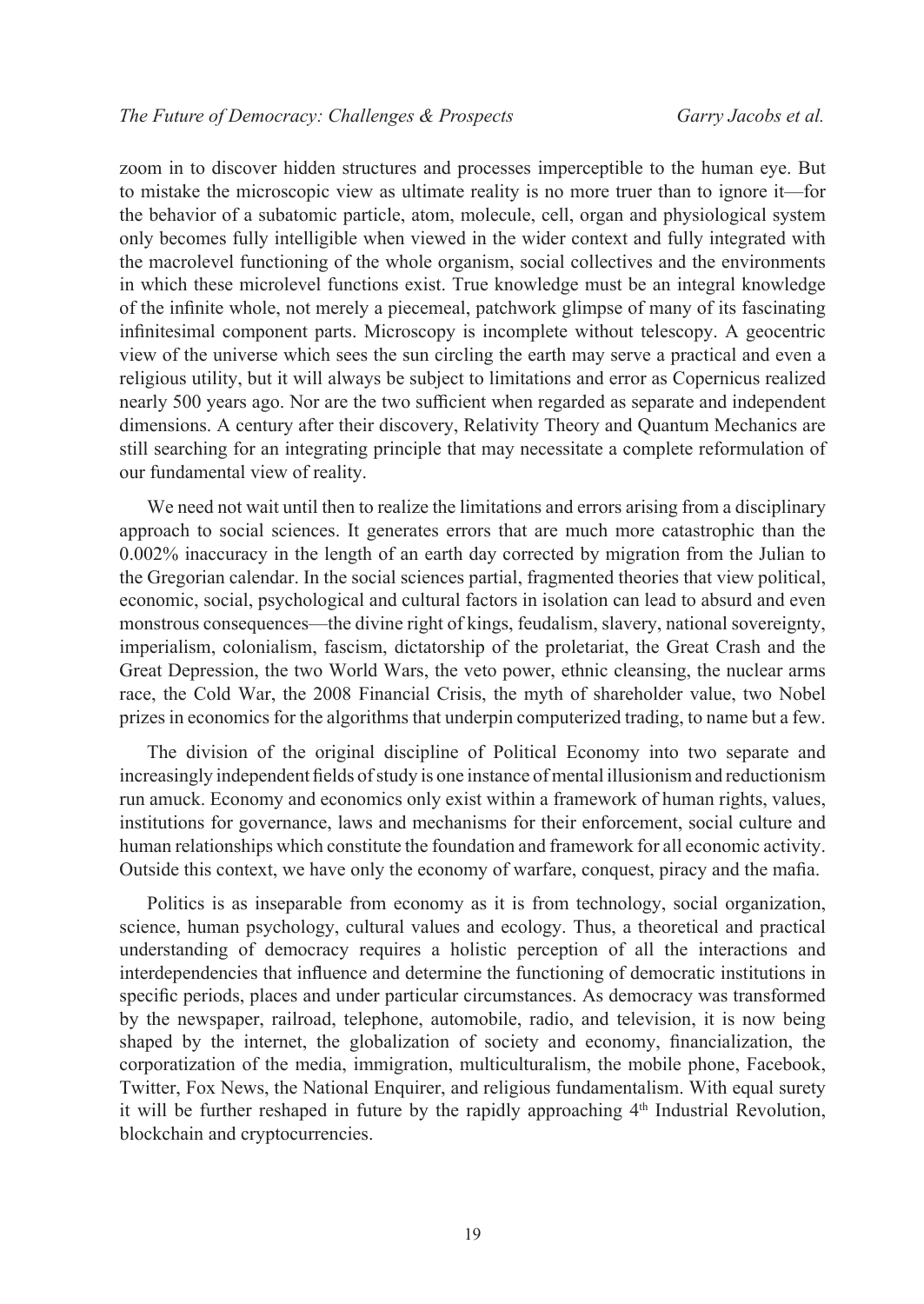These observations are obvious and self-evident, but they are often lost sight of in our efforts to comprehend the bewildering nature of recent events. Those who emerged with high expectations from the terrors of the Cold War or were raised on the doctrinal superiority of a particular political, economic or religious dogma may be deeply disillusioned and disappointed by a shattering loss of confidence and faith. But for those conscious of the imperfections and injustices inherent in all past experience, no matter how glorified and romanticized by false comparisons and wishful thinking, the arrival of humanity at a cross roads of consciousness in which it recognizes the deficiencies of all existing systems and the urgent need to realize more fully in practice the highest values enshrined in our most sublime literature, both sacred and secular, this moment presents an unprecedented opportunity—an Hour of

*"Mind thrives in freedom freedom of speech, freedom of thought, freedom to aspire and choose, and free access to knowledge."*

God—to transcend the limitations of the past and evolve a new and better world for all to live in.

As the immense destruction and suffering wrought by two world wars and the Great Depression gave birth to the United Nations and emergence of modern democratic institutions and the modern welfare state, a new vision and a new paradigm are needed to address the blatant injustices and insufficiencies of the present dispensation. A reversion to economic imperialism, whether by nations, corporates or wealthy elites, is no remedy for the current ills of the world. A retreat into aggressive nationalism or isolationism is no path to the future. A revitalization of the nuclear arms race is no solution to the challenges of global security. A denial of fact or responsibility is no answer to existential ecological threats. These responses are merely the feeble helpless reactions of those who are blind to the painful lessons of the past and the extraordinary opportunities staring humanity in the face. It is time to move on, to move forward, to a new vision and a new paradigm.

## **7. Lines of Future Evolution**

To state that we must move forward would be an empty platitude void of utility parading as sage advice were we able to say nothing more about the direction, complexion and essential dimensions of the future toward which we must move and are moving. But there is more we can say with considerable certainty, greater in both its wisdom and practical utility than most of the prevailing diagnosis and prognosis for present ills.

#### *7.1. Evolution of Mentality*

The dimensions and lines of humanity's future evolution are known, even if the method, process, timing and stages of its progression remain to be discovered or fully understood. First, is the progressive evolution of humanity from physicality to mentality, from action defined by past experience to that guided by emerging mental knowledge, from the power of force to the power of ideas, from the battlefield to the negotiation table, from physical compulsion to human rights, from divine right to the ballot box. Our ancient past was a period in which physical prowess, subordination to established authority, tradition and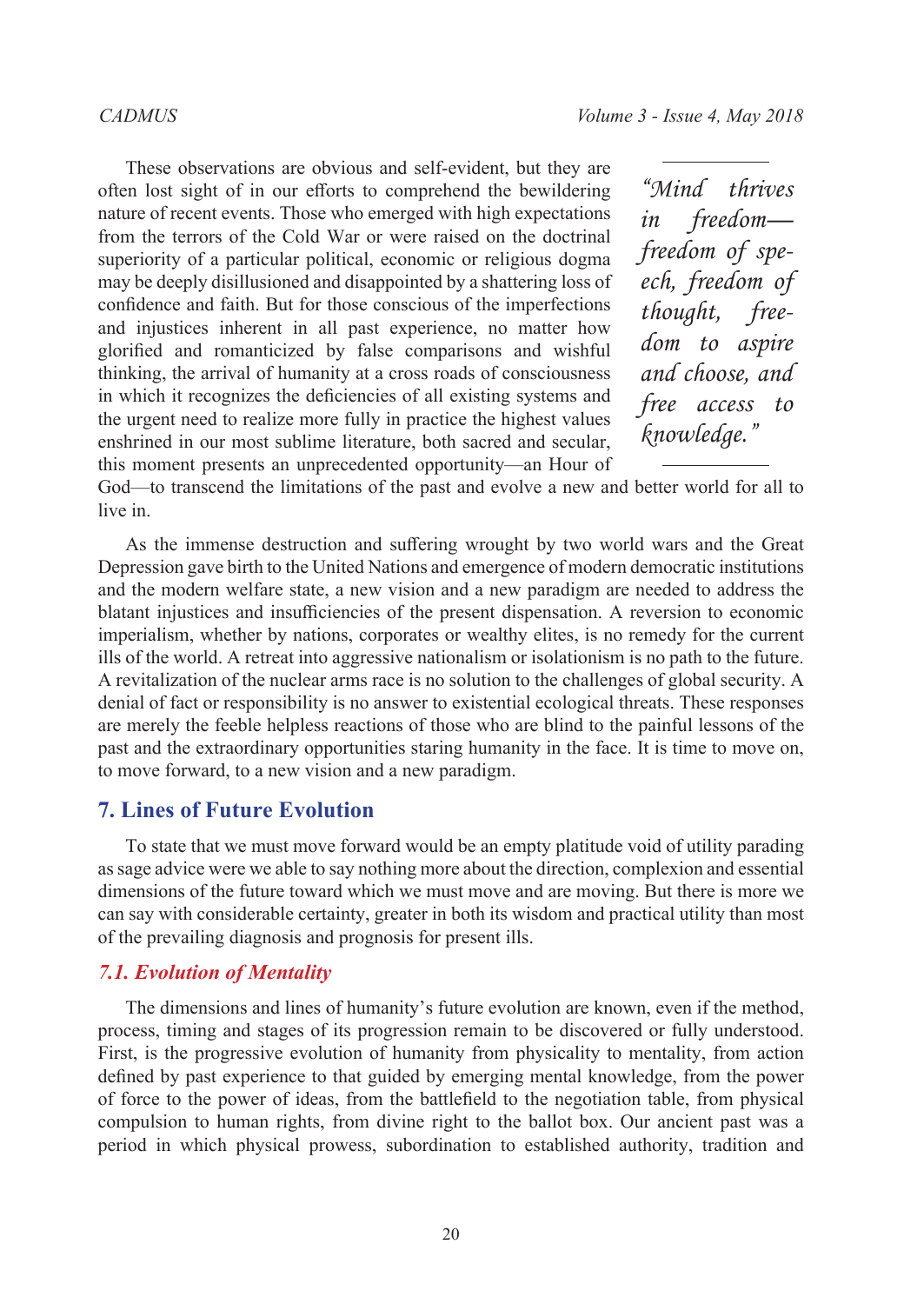seniority ruled. Physical causality is determined by what has occurred in the past. The stone rolls because it is pushed or thrown. The force precedes the event.

Our emerging future is governed by the growing influence and domination of mind over matter and of the future over the past and present. The development of reason and logic in ancient India and Greece, creativity and imagination in Renaissance Italy, mechanical invention during the Industrial Revolution, scientific discovery and technological innovation during the  $20<sup>th</sup>$  century, and the accompanying social and organizational resourcefulness that accompanied each of these phases are hallmarks of the ever growing and accelerating shift from reliance on the powers of the physical to the powers of mind. The application of mind to matter has transformed sand into silicon chips and created an endless plethora of ever more powerful technologies. The application of mind to production took us from the stage of simple tool-making hunter gatherers in the forest to sedentary rural agriculturalists, urbandwelling craftsmen and merchants, national manufacturers and global service providers. The application of mind to society and human relationships has taken us from the family and feudal community to the modern nation state, from the workshop to the multinational corporation, from the moneylender to the global financial network.

This progression gave birth to language, money and the Internet. It has extended our conception of resources from land, labor and trade to social organization, law, technology, science, money, information and the value of the human being as the ultimate resource that lends value to all other resources. By this progression, humanity is in the process of emerging from an age of scarcity into an age of material abundance, where all real human needs can be met and there is no longer any excuse for deprivation and denial, if only we are willing to forego extravagant wastefulness and mindless greed. Mind transforms causality from a force of the past exerting inexorable, predetermined consequences on the present and future into a force of the future presenting countless choices, creating alternative pathways and transforming even the most threatening challenges into opportunities for evolutionary advancement.

Mind thrives in freedom—freedom of speech, freedom of thought, freedom to aspire and choose, and free access to knowledge. These are the psychological endowments by which democracy grows. Mind liberates humanity from helpless dependency and subservience to the compulsions of past habit and tradition. It harnesses the powers of imagination, aspiration, expectation and anticipation to transform the visible, tangible, status quo into something quite different. From fatalistic, finite predetermination mind transforms life into a field for unlimited freedom for creative self-determination.

#### *7.2. Emerging Individuality*

The second inevitable line of evolution is from the collective to individual identity. Man is a gregarious social animal that survives and develops through association and cooperation with other human beings. The first necessity of that survival was always loyalty, subordination and obedience of each individual member to the group. Early attempts to develop larger social units could brook no deviation or dissent from the ideas, beliefs and hierarchy of authority necessary to ensure the strength and coherence of the collective. History traces the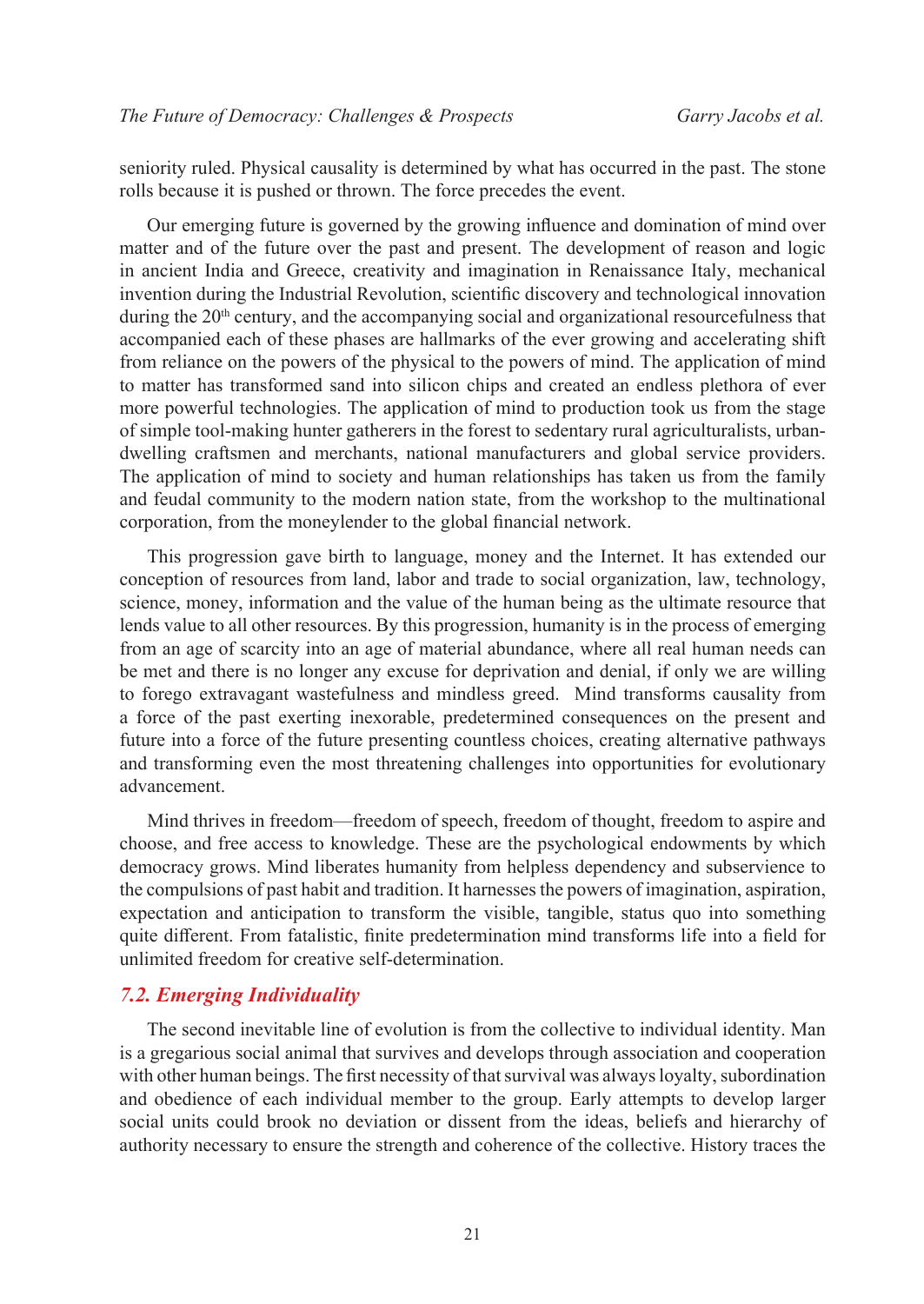gradual individualization of consciousness from conformity, subordination and subjection to the group. Ancient Greece cherished the power of independent thinking and freedom of moral choice, provided they did not transgress certain limits as in the case of Socrates. Renaissance Italy extolled the creativity and virtuosity of the artist. The Reformation freed the individual to read and interpret scriptures. The Enlightenment liberated the philosophical thinker, bold explorer, investigative scientist and social idealist from blind adherence to established doctrine and practice. The free-thinking individual became the political, social and economic revolutionary. Subordination to the collective very gradually and reluctantly gave way to respect for and even nurturing of individual distinctness. The  $20<sup>th</sup>$  century has been called the century of the common man. The talented individual could rise politically, socially and economically. Society elevated the status of the explorer, entrepreneur, and genius. It extended the right to vote to the commoner. It sought to universalize education. It broke down barriers of social, religious and ethnic discrimination to abolish discrimination and promote the development of every citizen.

Yet, individuation remains the exception more than the rule. We may all be increasingly free to have our own favorite color and form of dress, to marry outside our class or nationality or not to marry at all, to vote according to our own political persuasions and worship according to our own personal faith. But still, the bonds and boundaries of collective authority impose strict limits on the development of the consciousness and autonomy of the individual. Tolerance of individual differences and dissent vary from one place to another, but still the preference and pressure for conformity persist. Even in the august halls of academia, respect and tolerance for differing views can be extremely limited or be replaced by virulent hostility. True mental individuality will only emerge when the principal objective of education becomes the development of independent thinking rather than rote memorization and acceptance of established academic perspectives. Electoral politics and parliamentary debate too often degenerate into a demand for mindless political correctness, so that the variety of candidates disguise the absence of real choice for voters. Yet the evolution of the individual is as inevitable and inexorable as the irrepressible urge of the awakened mind to think and question. Once awakened, individuality cannot be repressed. Once tasted, the freedom to decide for oneself cannot be suppressed for long.

The individual has always played an essential role in the evolution of the collective. Every new idea, innovation, and creative initiative finds expression first in the mind and actions of an individual and only later becomes a possession of the collective.<sup>5</sup> The individual is the catalyst for the development of the group, the creative mutant gene that spurs the creativity of society. But the evolution of individuality is not synonymous with the aggrandizement of individualism. Freedom to develop one's own uniqueness does not imply unlimited freedom for the pursuit of self-interest in neglect or opposition to the legitimate interests and aspirations of others. The relationship between individual and collective is always reciprocal but not always balanced. Many societies in the past have restricted freedom and privilege to a small number of individuals to think, decide, exercise power and enjoy on behalf of the collective. But all individual achievement ultimately belongs to the collective. All that the individual possesses and utilizes for advancement—language, concepts, ideas, knowledge, skills, imaginations, tools, organizational capacities, technological innovations and physical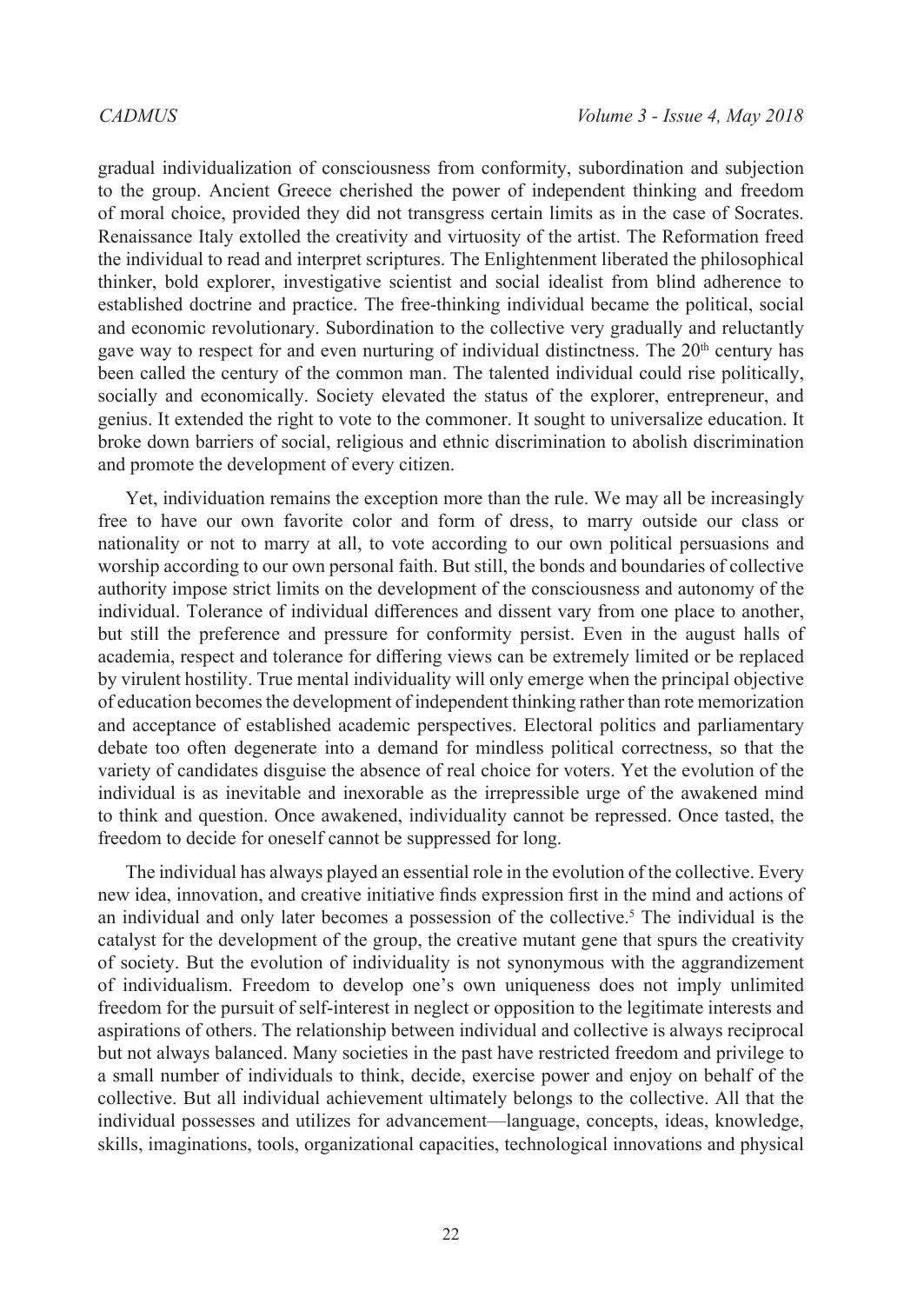infrastructure—are a legacy of the cumulative accomplishments of countless individuals and groups in the past. The individual cannot think a thought without borrowing heavily from the legacy of the group. The accomplishments of the individual are the accomplishments of society. All that the individual achieves is accomplished on the strength of that inheritance and therefore belongs rightfully to all, if not in whole, then most certainly in part.

The evolutionary direction is from subordination of the individual to the will of the group to a balanced relationship and partnership of the individual and collective, based on their mutual interdependence. At different times and places, all manner of relationship has been attempted. Recent history testifies to the enormous power unleashed by the liberation of the individual from subordination and domination by the collective. But it also testifies to the need for balance and limits on individualism when it descends into flagrant self-aggrandisement and dissipation of one at the expense and to the detriment of all. The inalienable right to freedom is counterbalanced by the inescapable responsibility to utilize that freedom in a manner supportive of the betterment of all.

Prevailing democratic practices flagrantly invite the electorate to support that which will benefit them or their group personally, even at the expense of other citizens, all humanity and future generations. Such a system can never lead to the fullest development and emergence of individuality. Self-actualization and service to humanity are complementary rather than mutually exclusive aspirations. Neither can be fully achieved separately without pursuit of the other.

#### *7.3. Dissemination of Power*

A third visible dimension of social evolution is the evolution of power discussed earlier in this paper. That evolution proceeds simultaneously from lesser to greater power of accomplishment for and by the collective and from a domination by privileged elites to a more equitable distribution of power among members of the collective. Neither goal can be fully achieved independent of the other. The increasing power of the collective is patently evident. Global society and its individual members are many times more empowered to communicate and transport locally and globally, improve health and prolong lives, acquire and disseminate knowledge and skills, act remotely, reach out and organize collectively, pray or learn or laugh together.

The increasingly equitable distribution of power is less obvious and more complex. Recent research, such as Thomas Piketty's *Capital in the 21st Century,* suggests that economic power is more concentrated than at any time since the roaring 1920s and the power of organized labor has declined dramatically. Studies show that this is true within nations, but on a global level, economic power is becoming more and more widely distributed between countries. China is already the second largest economy and India is growing rapidly. The power of corporations relative to national governments is increasing. National governments are less able to exercise power over multinational corporations, who seek refuge and leverage by shifting their assets and production facilities to the highest bidder overseas. So too, power is increasingly accessible to enable individuals around the world to communicate, travel, acquire knowledge, improve their health, prolong their lives, and fulfill other aspirations. Today there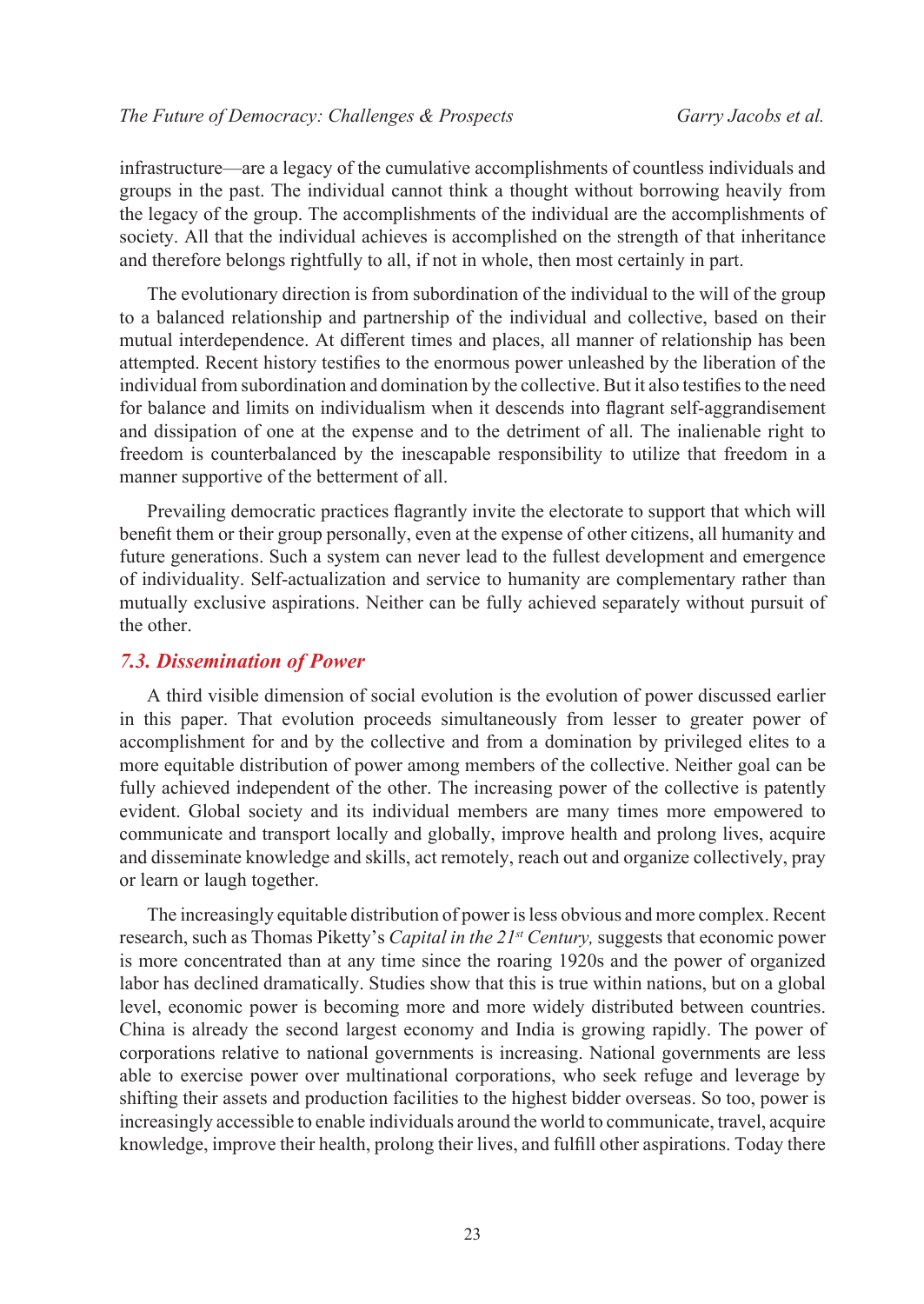are more than 10 million non-governmental organizations operating globally as a fifth estate for self-expression and coordinated action by global civil society. Nuclear weapons no longer are a guarantee of security. Aristocratic elites have given way to new generations of wealth and power. The rights of women, the disabled, racial and religious minorities, immigrants and foreigners are more secure than ever before. It is easy to identify exceptions, but the overall direction and trend from decade to decade is evident. Public exposure and punishment for political corruption, police brutality, sexual misconduct, corporate malfeasance and financial malpractice are on the rise. But clearly the shifting of power from established elites to new centers of power by itself can be only an interim stage in the process of its devolution.

The strength of democracy is that it more widely distributes political power than other political systems. The freedom, self-confidence, self-respect and self-reliance that result release more of the energy of each individual than any other social system. Education informs that energy and raises the aspirations of individuals to further develop their capacities and transcend the limits of their inheritance. Social rights combined with social organization and technology empower the individual to more fully utilize the opportunities afforded by freedom.

Yet for all its virtues, the prevailing system of democracy severely constrains the true exercise of power by the individual. The right to vote may be granted, but freedom of choice implies alternatives, which are very often severely limited. Freedom of choice is often illusory, as power resides more with the party than elected individuals and the behavior of elected officials is constrained by their preoccupation with re-election. True distribution of political power cannot be achieved under a party system in which the individual voter only has the option of choosing between two increasingly polarized viewpoints and value systems. Life is too complex to be reduced to multiple choice questions.

## **8. Promise and Threat of Technology**

Ever since the invention of the printing press, newspaper, radio and television, technology has exerted considerable influence on the evolution of democracy. The role of the mass media and social media in the recent US Presidential election dramatically illustrates their central role today. During the  $19<sup>th</sup>$  century, dissemination of information to the public was quite limited and depended largely on local newspapers, which reflected the prevalent views of the editors or of a specific region. The mass broadcasting media of the  $20<sup>th</sup>$  century tended to unify the national electorate by presenting a common mainstream view of unfolding events. Today the multiplication and fragmentation of media sources inundate the public with different, contrasting and conflicting news reports purporting to be factual but heavily skewed to influence public opinion in one direction or another. Of special concern is the tendency noted in the 2016 US elections of the public to give preference to sources of information that validate and reinforce their own existing values and beliefs and to ignore or disparage those sources which contradict or challenge their views. As Nobel laureate Amartya Sen once pointed out, no famine has ever been recorded in a democratic country with an independent judiciary and a free press. But today a free press is not necessarily synonymous with a fair, objective or factual one.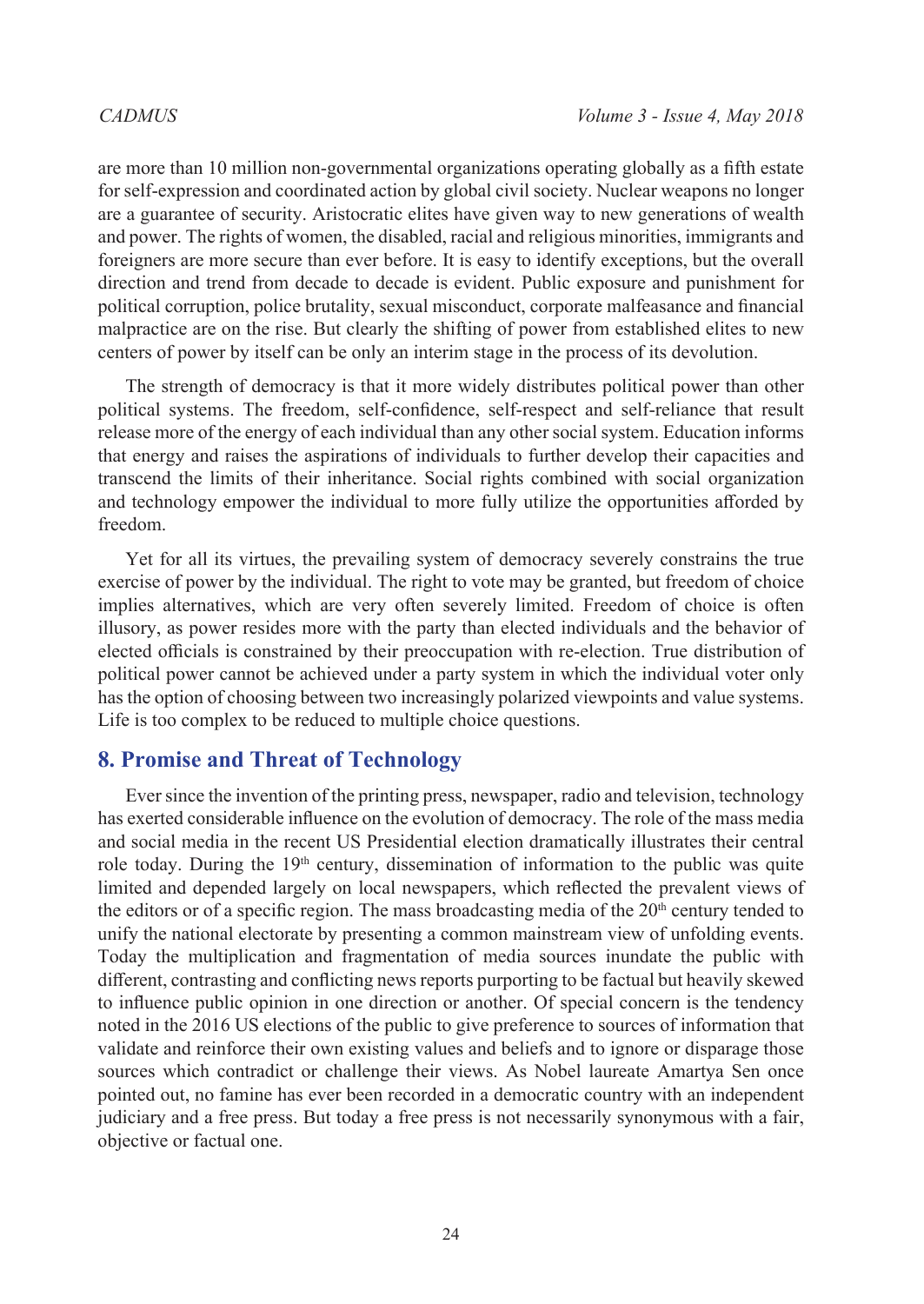The promise and threat of technology are also apparent with respect to the future of employment. Humanity now possesses the technological potential to meet the needs of all human beings. But in the absence of a coherent overall social strategy, the indiscriminate application of this technology could as well impoverish as improve the lives of countless millions. A full exploration of the impact of emerging technologies on society and democracy is beyond the scope of this article, but it is necessary to emphasize that political stability and social cohesion necessitate that technologies invented by human beings with the intention of promoting welfare and well-being are not permitted to blindly dominate and rampantly undermine social and economic security. As the quality of food and medicine is not regulated universally to protect the general public, society has a right and government has an obligation to ensure that the impact of technology on human beings is beneficial or to introduce other measures to compensate for any negative consequences it may entail. Technology can unite or divide, augment cooperation or competition, support democracy or destroy it. It is the task of government to ensure that emerging technology becomes part of the solution to make democracy more effective.

The participation of individual members of society in its governance—either directly through participative processes or indirectly through election of representatives—lies at the heart of all forms of democracy. Technology has played a key role in reducing or marginalizing the importance of the individual in innumerable ways, such as the mechanization of warfare, the mechanization and automation of economic functions, and most recently the automation of knowledge acquisition and decision-making processes through artificial intelligence. At the same time technology has played an immense role in empowering the individual citizen by enhancing access to information, communication, transportation, education, health, economic productivity, and so forth. Today, it greatly empowers individuals to acquire knowledge, project their views and ideas, communicate with a wider audience, network of other people and multiplying their individual capacities through association with other people.

### **9. Known Remedies**

The Nordic countries are well-known examples of countries where the practice of democracy appears to avoid many of the pitfalls evident elsewhere. Among the common characteristics these countries share are a relatively homogeneous population, high levels of investment in human capital, a long tradition of liberal values and pluralism, high levels of participation in democratic processes, and the application of the principle of subsidiarity to decentralize decision making to the local level.

In other countries where these characteristics are difficult to emulate, there are still known remedies that can dramatically increase the efficiency and effectiveness of democratic institutions while reducing the common abuses, such as the following:

- Decentralizing authority to the local and state level to encourage local participation in decision-making.
- Limiting campaign financing and making fully transparent the amount and source of funding received by candidates.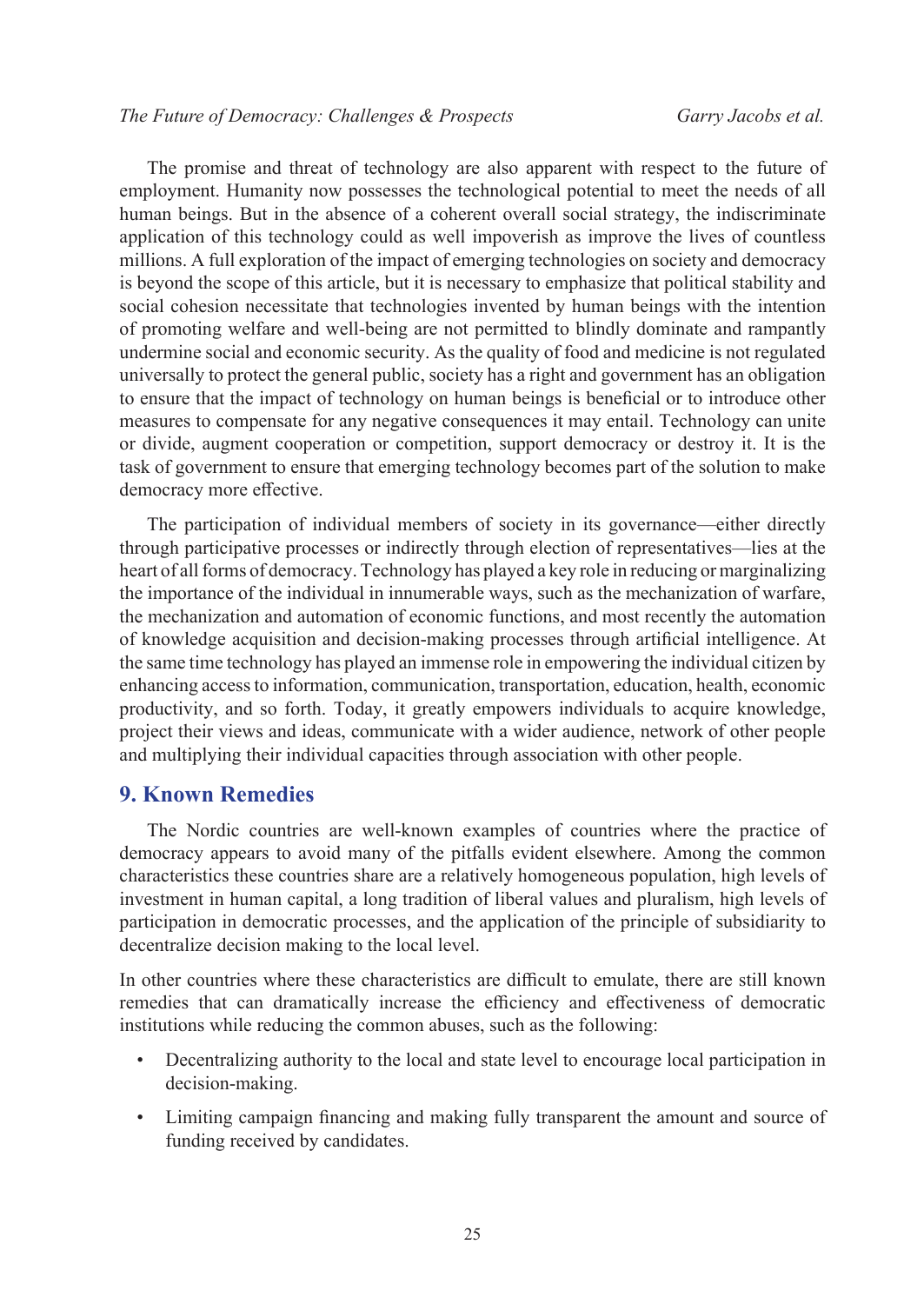- Imposing term limits to attract non-career politicians to seek elected office.
- Most nations already have laws in place to punish false statements by parliamentarians and other public officials during parliamentary proceedings, but they are either neglected or only enforced in extreme circumstances. Legislate and implement stricter codes of accountability for truthfulness by elected officials and those running for office, regardless of whether the statements are made in parliament, during election campaigns or to the media. Intentional falsification by public officials must be as punishable as testimony under oath in court.<sup>[6](#page-24-5)</sup>
- Implement a wide range of practical and effective ethical standards in government and the civil service, including transparent government decision-making, protection for whistle-blowers, merit-based promotion of civil service, external and internal compliance and redress procedures.\*
- Measures to eliminate election fraud.
- Rigorous anti-corruption standards and enforcement to fight corruption.
- Regulate the revolving door between elected office in the private sector and the powerful influence of lobbyists.
- Establish weekly state-of-the-union and state-of-the-state broadcasts conducted by a cross-section of representative civil society organizations to revitalize participative democracy at the national and local level. This would act as a check and balance on the biases of public broadcasting networks, political parties and private media.†
- Establish annual state-of-the-world and global citizenship broadcasts conducted by a cross-section of representative international civil society organizations from the perspective of the world's citizenry, rather than that of governments, corporations and mainstream media. This would act as a check and balance on the biases of public broadcasting networks, political parties and private media.‡
- Establishment by the national academies of science of Evidence-Based Policy Centers for high priority problems relating to education, health, public safety, the environment, law enforcement, corruption, justice, etc. to more closely align and direct the capabilities and resources of the scientific community to address pressing domestic and international issues.§

These and many other known remedies have been applied successfully by different nations at one time or another and could be included on a more comprehensive set of democratic standards.

<sup>\*</sup> Howard Whitton, February 2001 <https://www.oecd.org/mena/governance/35521740.pdf>

<sup>†</sup> Proposal by Lloyd Etheredge, Director, Policy Sciences Center; Fellow, World Academy of Art & Science

<sup>‡</sup> Proposal by Lloyd Etheredge

<sup>§</sup> Proposal by Lloyd Etheredge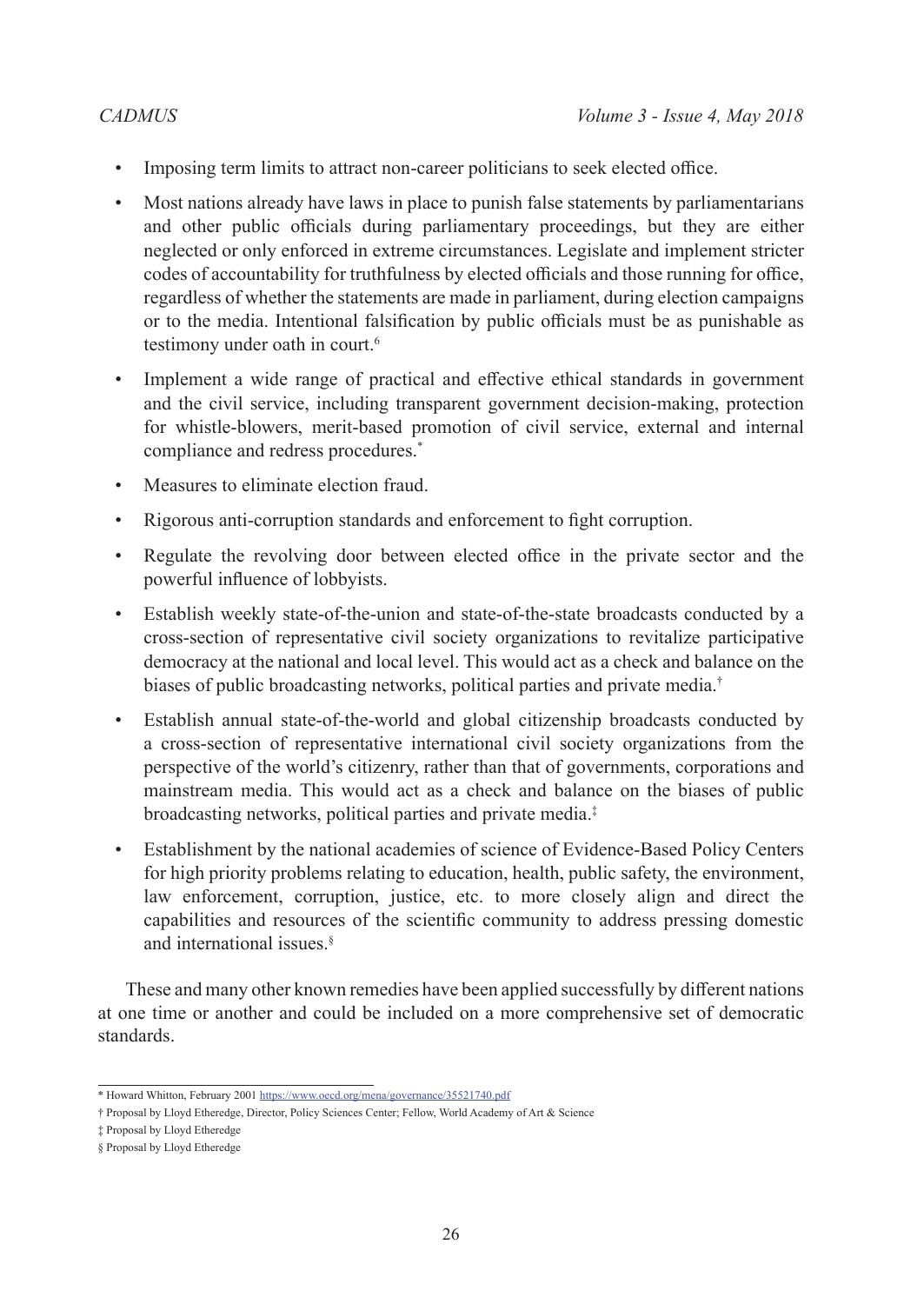## **10. Alternative Pathways**

*"Prevailing policies and institutions are founded on and draw their legitimacy from entrenched economic doctrines, which need to be challenged and replaced by a human-centered, value-based transdisciplinary conceptual framework."*

The Dubrovnik Roundtable also explored meaningful efforts to envision systemic political reforms that could more successfully fulfill the potentials of democracy. The Independent Constitutionalists of the United Kingdom, for example, have developed a platform for radical decentralization and devolution of democratic processes to address some of the central ills of the present system.\*[,7](#page-24-6) Their recommendations include—

- Shift from elective representative democracy in which citizen participation is limited to voting in elections to participative representative democracy which combines the involvement of citizens in the management of public affairs with genuine bottom-up representation, mandated and accountable.
- Shift from adversarial bipolar party politics to one that fosters loyalty of elected officials who place loyalty in their constituencies over party allegiance and compliance.
- Shift from winner-loser take all electoral systems to ones based on proportionality to maintain a greater correlation with votes cast and the resulting representation.
- Adoption of an ethical code for elected representatives that establishes high standards for truthfulness and accountability for acting on the promises and pledges made during elections.
- Measures to increase opportunities for citizens to represent their communities on specific issues now under the purview of professional politicians.
- Wider use of referendums to directly ascertain the views of the electorate and allow the direct action of citizens on decision-making.
- Fair political funding that limits the influence of any individual, corporation or lobbying group to determine the outcome of elections while also enhancing campaign financing transparency.

These and similar prescriptions need to be seriously considered. The exact form in which they are cast and the means of implementation must necessarily differ from country to country and level to level, but the intention behind them is applicable to most democratic societies. Both conventional and new approaches can be adopted to address them more effectively. For instance, governments can mandate that all election expenses, such as media advertising,

<sup>\*</sup> ICUK declaration of purpose<http://www.icuk.life/declaration.html>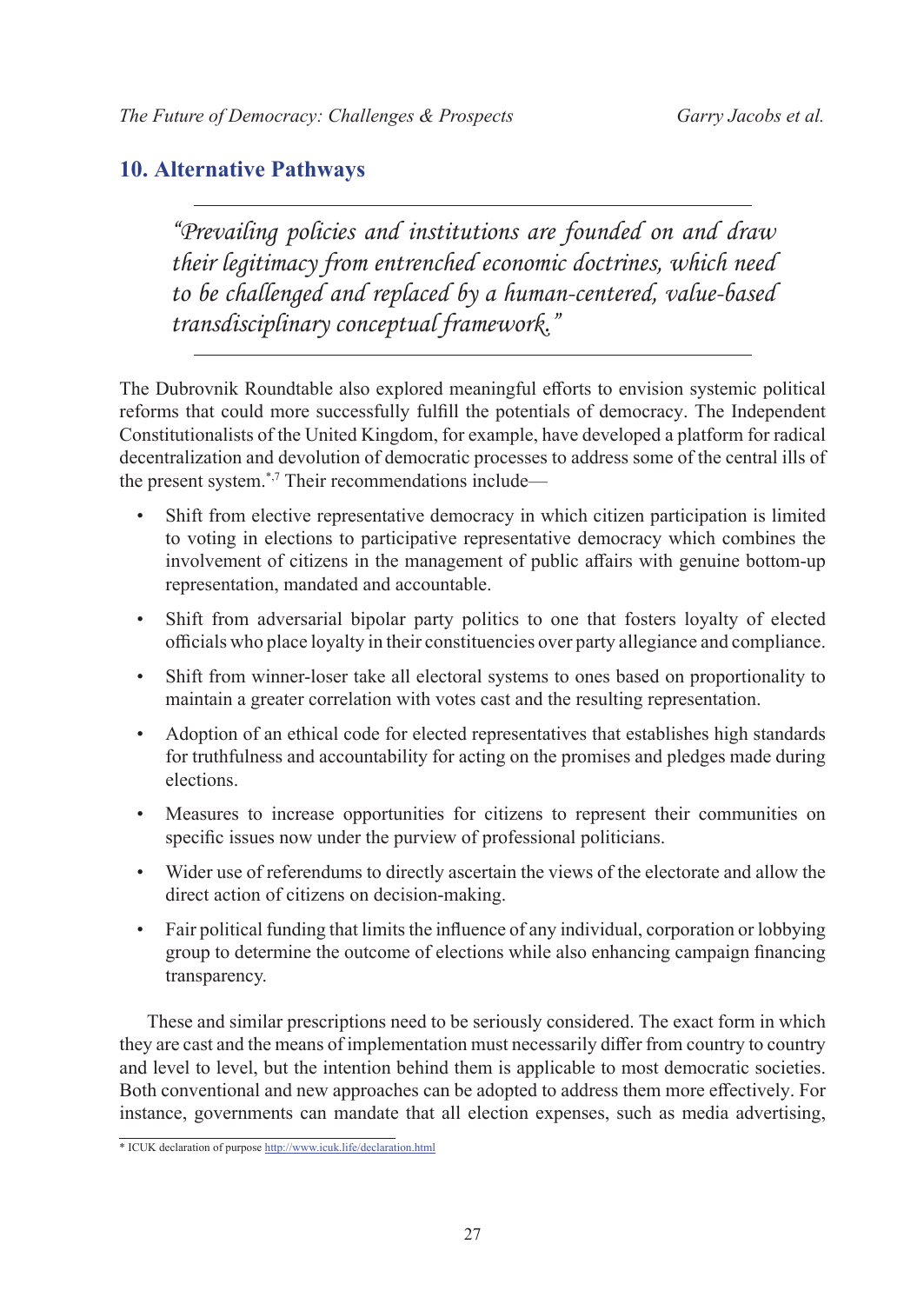must be paid for by a special digital currency issued by the government and fully redeemable in national currency. By this means, the government could electronically track the identity of those making the expenditure and the use to which it is put and make that information transparently available to the general public in real time.

A fully effective system would have to extend changes far beyond political institutions and processes to address the economic and financial practices that threaten the stability and viability of contemporary society. The New Economic Theory Working Group established by the World Academy of Art and Science (WAAS) in collaboration with a consortium of partner organizations and concerned social scientists, has concluded that piecemeal modification of policies and institutions will not be sufficient to bring about the magnitude of changes required. Prevailing policies and institutions are founded on and draw their legitimacy from entrenched economic doctrines, which need to be challenged and replaced by a human-centered, value-based transdisciplinary conceptual framework.<sup>[8](#page-24-7)</sup>

Similarly, WAAS and the World University Consortium have concluded that effective measures to address the multidimensional challenges confronting humanity today will require radical changes in the global educational system. The capacity of the system will have to be rapidly expanded and upgraded to provide the huge number of aspiring youth in developing countries with opportunities for accessible, affordable quality education. But a mere extension and replication of the existing system will not be sufficient. The present fragmented system of education is itself part of the problem. There is need for a new value-based paradigm in education that shifts the focus from the subject to the student, from passive indoctrination to active learning, from memorization of information to independent thinking, from competition to collaborative, peer-to-peer forms of learning.\* Institutions and procedures can only go so far in eliminating the ills democracy confronts today. The only real and lasting solution is a culture of liberalism. Such a culture cannot be established or safeguarded simply by legal provisions and institutional measures. It must be established in the minds of the people through a spirit of independent thinking, rational analysis and allegiance to truth rather than personal preference. These are the greatest endowments rightly bestowed by a progressive system of education that places emphasis on thinking rather than facts, questioning rather than learning all the right answers, and perceiving reality in its rich many-sided complexity. The truths on which democracy can prosper are truths that complement and complete other truths rather than those that contradict, negate and deny them.

The challenges to the future of democracy extend beyond the nation-state to the governance of the global community. It is ironic that the institutions established by the world's leading nation-states with the specific ideal of promoting freedom and democracy at the national level should cling to outdated, undemocratic principles and practices for global governance. The evolution of the international political system is beyond the scope of this article, but it is important to consider the intermediate territory that lies between national and international systems of governance. Globalization has placed many of the issues confronting nation-states and citizens today beyond the sole authority of national governments to address on their

<sup>\*</sup> See <http://wunicon.org/files/reports/Report%20-Conference-Future-Education-Rome-Nov-2017.pdf>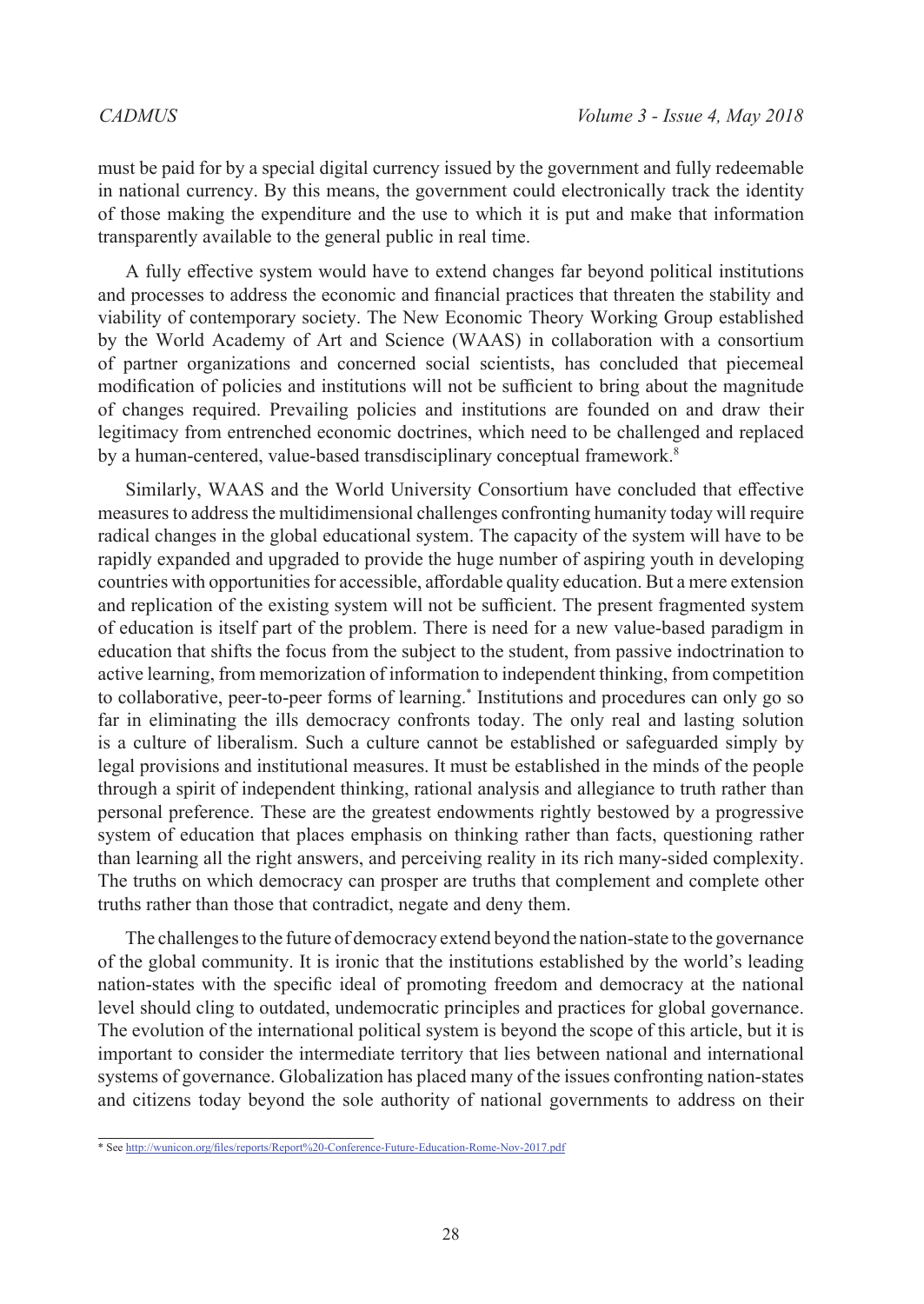own. International financial crises, financial speculation, tax havens, economic inequality, immigration, nuclear proliferation and global warming all require concerted action by groups of nations. The present democratic system provides little opportunity for citizens to influence the policies of their governments that require international cooperation. Innovative approaches, such as those by SIMPOL to establish a means for citizens to promote simultaneous policy formulation internationally on issues of critical importance, deserve to be experimented on widely. The SIMPOL model is an innovative approach to encourage electoral candidates to support a set of policy measures that require international collaboration.<sup>9</sup>

*"The blockchain could serve as the basis for establishing a globally inclusive system of polling for conducting referendums of the entire world population on issues of critical importance to the future of humanity."*

### **11. Envisioning the Future**

The recent development of distributed ledger technology, commonly known as blockchain, opens up new and unprecedented opportunities as great in variety and magnitude as those generated by the development of the World Wide Web (WWW) over the past two decades. The blockchain is essentially a parallel system to the WWW that also rides on the foundations of the global electronic communications network we call the Internet, but with a fundamentally different structure and distribution of authority. The blockchain is a global database distributed on a large number of independently owned and operated computers around the world that enabled fully verifiable and highly secure transactions to be carried out without resort to a central repository of data or a centralized authority for verification. This permits a level of decentralization or uncentralization far beyond that realized by the WWW.10

It is still too early to clearly envision the ultimate implications of the global blockchain, but its revolutionary character is already apparent. It could make possible the development of a rapid, low cost, peer-to-peer global payments and lending system, an inclusive system of banking accessible to every human being with access to a mobile phone, a universal registry for property ownership and transactions (roughly 70% of landowners in the world today lack legally verifiable documentation to establish their rights), a universal registry for human identity to replace the innumerable means by which individuals have to prove their identity today, a universal inventory of the earth's resources and consumption, and countless other applications until now unthinkable.

More specifically with reference to democracy, the blockchain has the potential to usher in a whole new age of participative democracy. At the national level, it could support tamperproof online voting systems that reverse the steep downward trend in electoral participation in the world's mature democracies. It could enable voters to transparently track in detail the actual voting records of elected officials on any issues of importance to them. It can make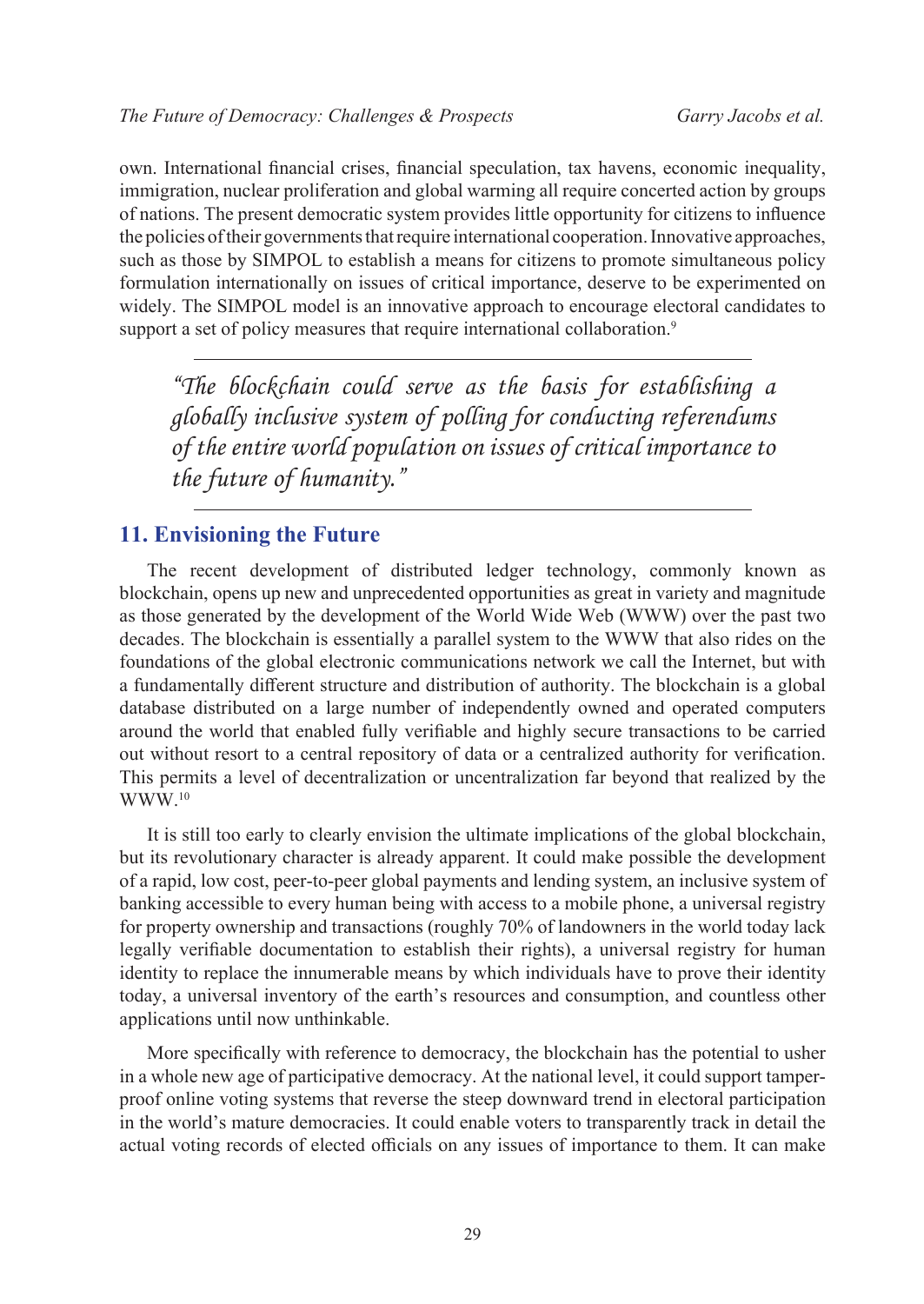possible very low cost public referendums to assess public support on specific issues. It can serve as the basis for transparent tamper-proof reporting of suspected criminal or civil wrongdoing by public officials and submission of evidence.

*"Democracy can thrive only under conditions in which power is widely distributed, in which peace, freedom, equality and prosperity are widely shared, and in which a culture of democratic values is freely and fully embraced by both leaders and the electorate."*

Representative democracy as it is practiced today is predicated on the recognition that informed decision-making on many legislative issues requires in-depth knowledge, which many voters are unlikely to possess. To circumvent this limitation yet still significantly enhance voter participation, the blockchain could also serve as a vehicle to make the introduction of *delegative democratic* processes in which voters assign their voting rights on specific issues to different representatives whom they regard as better informed, trusted experts or advisers.<sup>\*</sup>

At the international level, the blockchain could serve as the basis for establishing a globally inclusive system of polling for conducting referendums of the entire world population on issues of critical importance to the future of humanity, as envisioned by this journal seven years ago.<sup>11</sup> This would, for the first time, represent a direct voice for humanity in its own governance and, perhaps, an essential step in the establishment of an effective system of global governance that transcends the narrow provincialism of nation-states to establish the sovereign right of the entire human community.

The newly emerging technologies of the  $4<sup>th</sup>$  Industrial Revolution present both unprecedented opportunities and challenges to humanity. This brief discussion of the potential impact of blockchain technologies points to emerging opportunities to dramatically enhance participative democracy. But the decisive determinant of humanity's future will not be technology. It will be *human choice* whether to subordinate ourselves to the power of the technology we develop or assume authority and responsibility as its creators for ensuring that it is applied to promote human welfare and well-being.

One of the characteristics of paradigm change is that it is very difficult to conceive until it is already upon us, as the potentials of the World Wide Web were understood by only a few visionaries until they began to be realized in practice, as the world's financial experts grapple to comprehend the significance of the digital currency revolution which is now in an early stage of unfolding. That is why in this article we have focused on the irresistible long term forces that are driving global society to progressively embrace universal human values

<sup>\*</sup> For an extended discussion of the potential impact of blockchain on democracy, see Chapter 8 of *Blockchain Revolution: How the Technology Behind Bitcoin is Changing Money, Business and the World,* by Don Tapscott and Alex Tapscott, Penquin Random House LLC, New York, 2016.